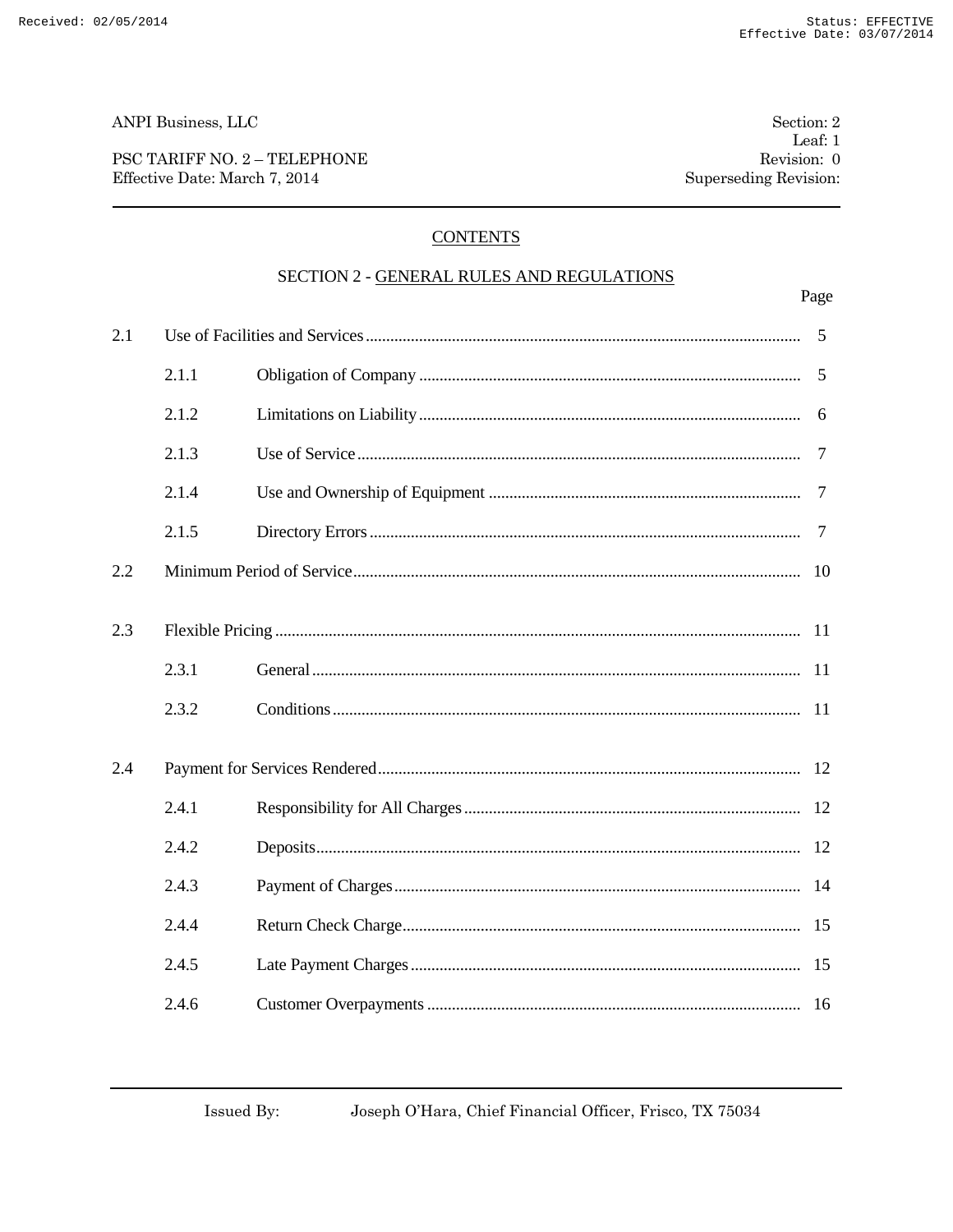### PSC TARIFF NO. 2 – TELEPHONE Revision: 0 Effective Date: March 7, 2014 Superseding Revision:

# CONTENTS (cont'd)

# SECTION 2 - GENERAL RULES AND REGULATIONS (cont'd)

|     |       |                                         | Page |
|-----|-------|-----------------------------------------|------|
| 2.5 |       |                                         | 16   |
| 2.6 |       |                                         |      |
| 2.7 |       |                                         |      |
|     | 2.7.1 |                                         | 17   |
|     | 2.7.2 | Surcharge for State Gross Income and    |      |
|     | 2.7.3 | Village or Municipal Surcharge on Local |      |
| 2.8 |       |                                         | 18   |
| 2.9 |       |                                         | 19   |
|     | 2.9.1 |                                         |      |
|     | 2.9.2 |                                         |      |
|     | 2.9.3 |                                         |      |
|     | 2.9.4 |                                         |      |
|     | 2.9.5 |                                         |      |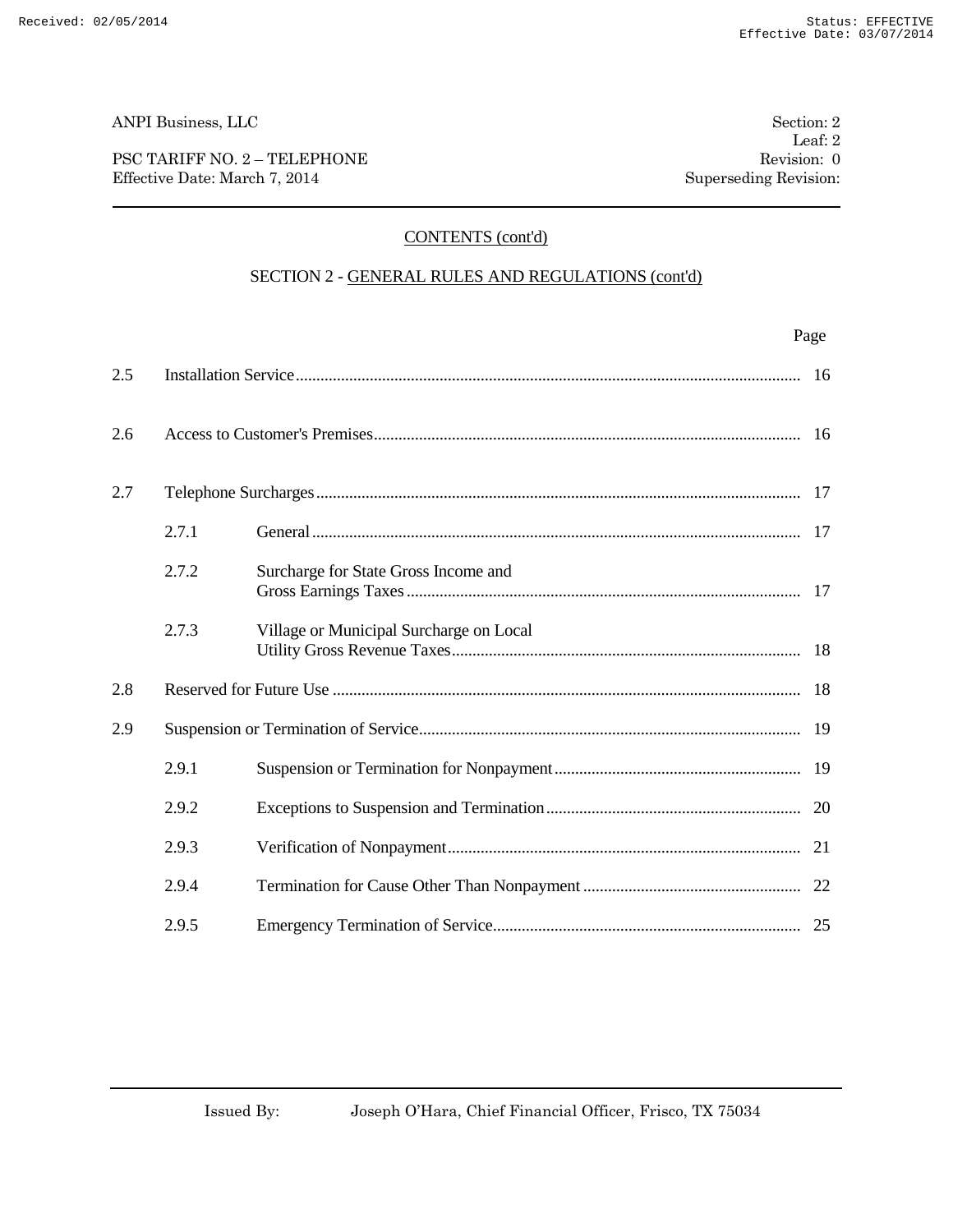PSC TARIFF NO. 2 – TELEPHONE Revision: 0 Effective Date: March 7, 2014 Superseding Revision:

# CONTENTS (cont'd)

### SECTION 2 - GENERAL RULES AND REGULATIONS (cont'd)

### Page

| 2.10.1 |  |  |  |  |
|--------|--|--|--|--|
| 2.10.2 |  |  |  |  |
| 2.10.3 |  |  |  |  |
| 2.104  |  |  |  |  |
| -28    |  |  |  |  |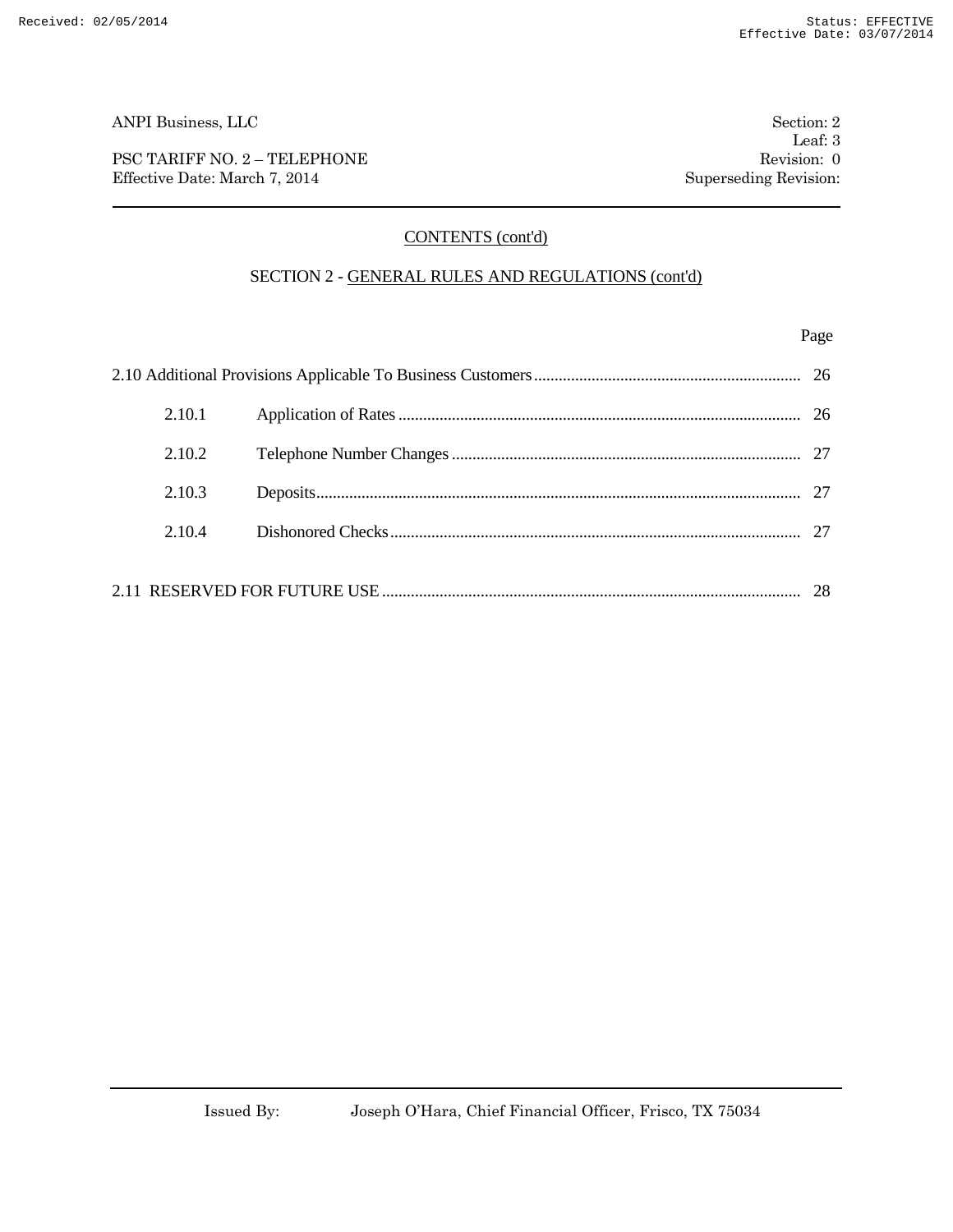PSC TARIFF NO. 2 – TELEPHONE Revision: 0 Effective Date: March 7, 2014 Superseding Revision:

# CONTENTS (cont'd)

### SECTION 2 - GENERAL RULES AND REGULATIONS (cont'd)

### Page

|      | 2.12.1 |  |    |
|------|--------|--|----|
|      | 2.12.2 |  |    |
| 2.13 |        |  |    |
|      | 2.13.1 |  | 30 |
|      | 2.132  |  |    |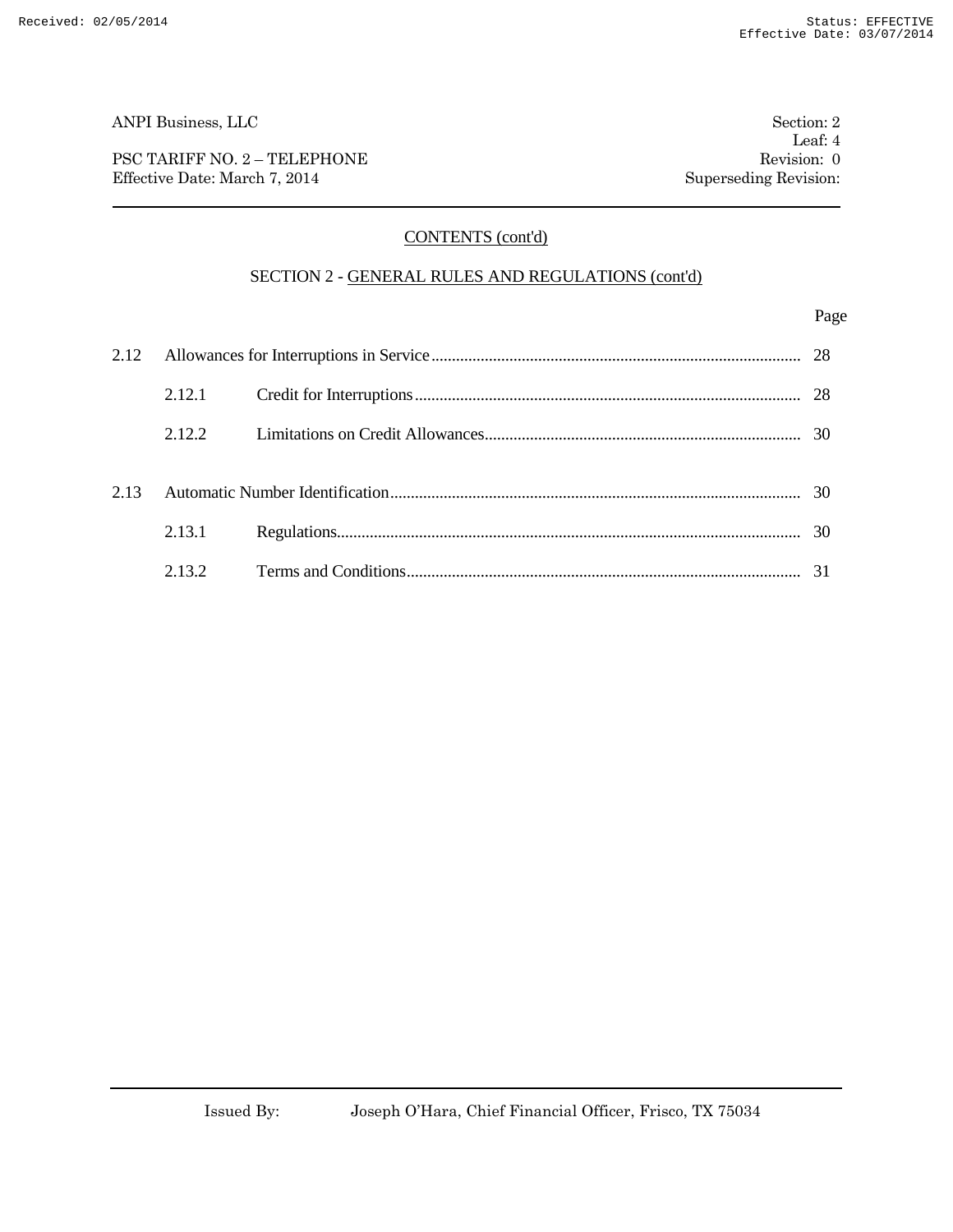PSC TARIFF NO. 2 – TELEPHONE Revision: 0 Effective Date: March 7, 2014 Superseding Revision:

Leaf: 5

### SECTION 2 - GENERAL RULES AND REGULATIONS

# 2.1 USE OF FACILITIES AND SERVICE

### 2.1.1 Obligation of the Company

In furnishing facilities and service, the Company does not undertake to transmit messages, but furnishes the use of its facilities to its customers for communications.

The Company's obligation to furnish facilities and service is dependent upon its ability (a) to secure and retain, without unreasonable expense, suitable facilities and rights for the construction and maintenance of the necessary circuits and equipment; (b) to secure and retain, without unreasonable expense, suitable space for its plant and facilities in the building where service is or will be provided to the customer; or (c) to secure reimbursement of all costs where the owner or operator of a building demands relocation or rearrangement of plant and facilities used in providing service therein.

The Company shall not be required to furnish, or continue to furnish, facilities or service where the circumstances are such that the proposed use of the facilities or service would tend to adversely affect the Company's plant, property or service.

The Company reserves the right to refuse an application for service made by a present or former customer who is indebted to the Company for service previously rendered pursuant to this Tariff until the indebtedness is satisfied.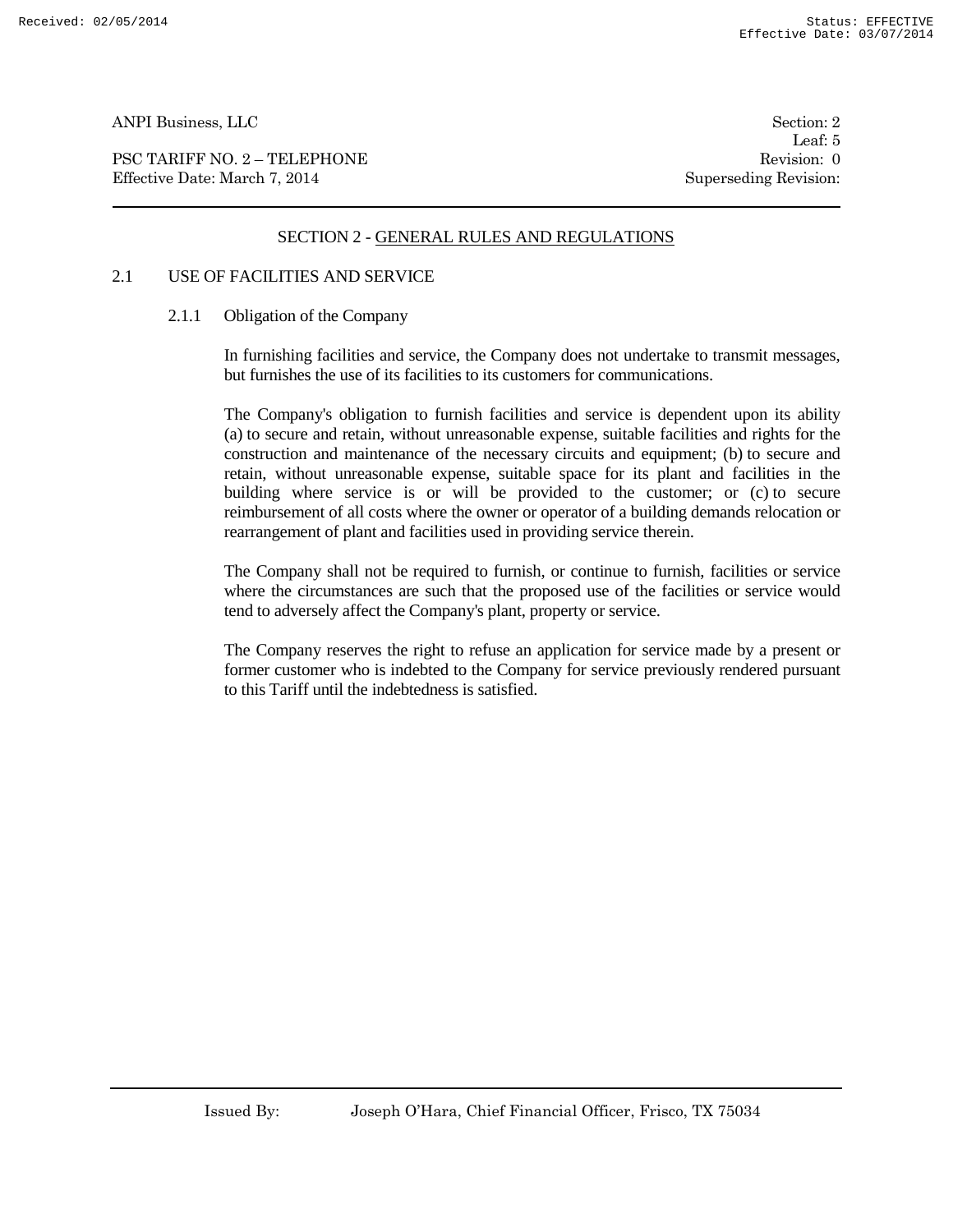PSC TARIFF NO. 2 – TELEPHONE Revision: 0 Effective Date: March 7, 2014 Superseding Revision:

Leaf: 6

# SECTION 2 - GENERAL RULES AND REGULATIONS (cont'd)

# 2.1 USE OF FACILITIES AND SERVICE (cont'd)

- 2.1.2 Limitations on Liability
	- a. Indemnification by Customer

The customer and any authorized or joint users, jointly and severally shall indemnify, defend and hold the Company harmless against claims, loss, damage, expense (including attorneys' fees and court costs) for libel, slander, or infringement of copyright arising from the material transmitted over its facilities; against claims for infringement of patents arising from combining with, or using in connection with, facilities of the Company, equipment and systems of the customer; and against all other claims arising out of any act or omission of the customer in connection with facilities provided by the Company or the customer. In the event any such infringing use is enjoined, the customer, authorized user or joint user at its option and expense, shall obtain immediately a dismissal or stay of such injunction, obtain a license or other agreement so as to extinguish any claim of infringement, or terminate the claimed infringing use or modify such infringement.

b. Customer-Provided Equipment

The service and facilities furnished by the Company are subject to the following limitations: the Company shall not be liable for damage arising out of mistakes, omissions, interruptions, delays, errors or defects in transmission or other injury, including but not limited to injuries to persons or property from voltages or currents transmitted over the facilities of the Company caused by customerprovided equipment or premises wire.

c. Use of Facilities of Other Companies

When the facilities of other companies are used in establishing a connection, the Company is not liable for any act, error, omission, or interruption caused by the other company or their agents or employees. This includes the provision of a signaling system database by another company.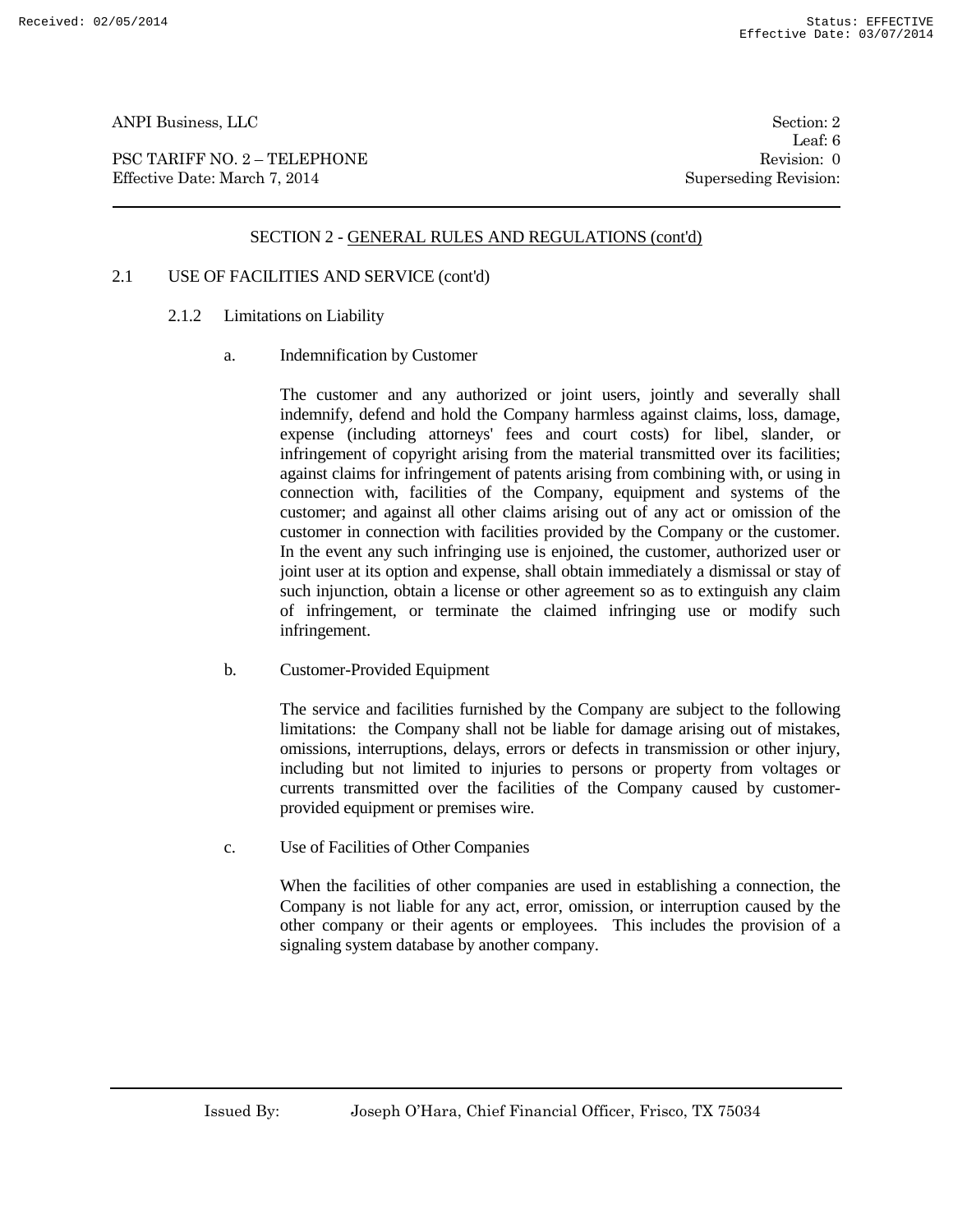PSC TARIFF NO. 2 – TELEPHONE Revision: 0 Effective Date: March 7, 2014 Superseding Revision:

Leaf: 7

### SECTION 2 - GENERAL RULES AND REGULATIONS (cont'd)

# 2.1 USE OF FACILITIES AND SERVICE (cont'd)

### 2.1.3 Use Of Service

Any service provided under this Tariff may be resold to or shared (jointly used) with other persons at the customer's option. The customer remains solely responsible for all use of service ordered by it or billed to its telephone number(s) pursuant to this Tariff, for determining who is authorized to use its service, and for promptly notifying the Company of any unauthorized use. The customer may advise its customers that a portion of its service is provided by the Company, but the customer shall not represent that the Company jointly participates with the customer in the provision of the service.

#### 2.1.4 Use and Ownership of Equipment

The equipment, apparatus, channels and lines of the Company and the Company's underlying carriers shall be carefully used. Equipment furnished by the Company or its underlying carriers shall remain their respective property and shall be returned whenever requested, within a reasonable period following the request, in good condition, reasonable wear and tear accepted. The customer is required to reimburse the Company for any loss of, or damage to, the facilities or equipment on the customer's premises, including loss or damage caused by agents, employees or independent contractors of the customer through any negligence.

#### 2.1.5 Directory Errors

In the absence of gross negligence or willful misconduct and except for the allowances stated below, no liability for damages arising from errors or mistakes in or omissions of directory listings, or errors or mistakes in or omissions of listings obtainable from the directory assistance operator, including errors in the reporting thereof, shall attach to the Company.

An allowance for errors or mistakes in or omissions of published directory listings or for errors or mistakes in or omissions of listings obtainable from the directory assistance operator shall be given as follows: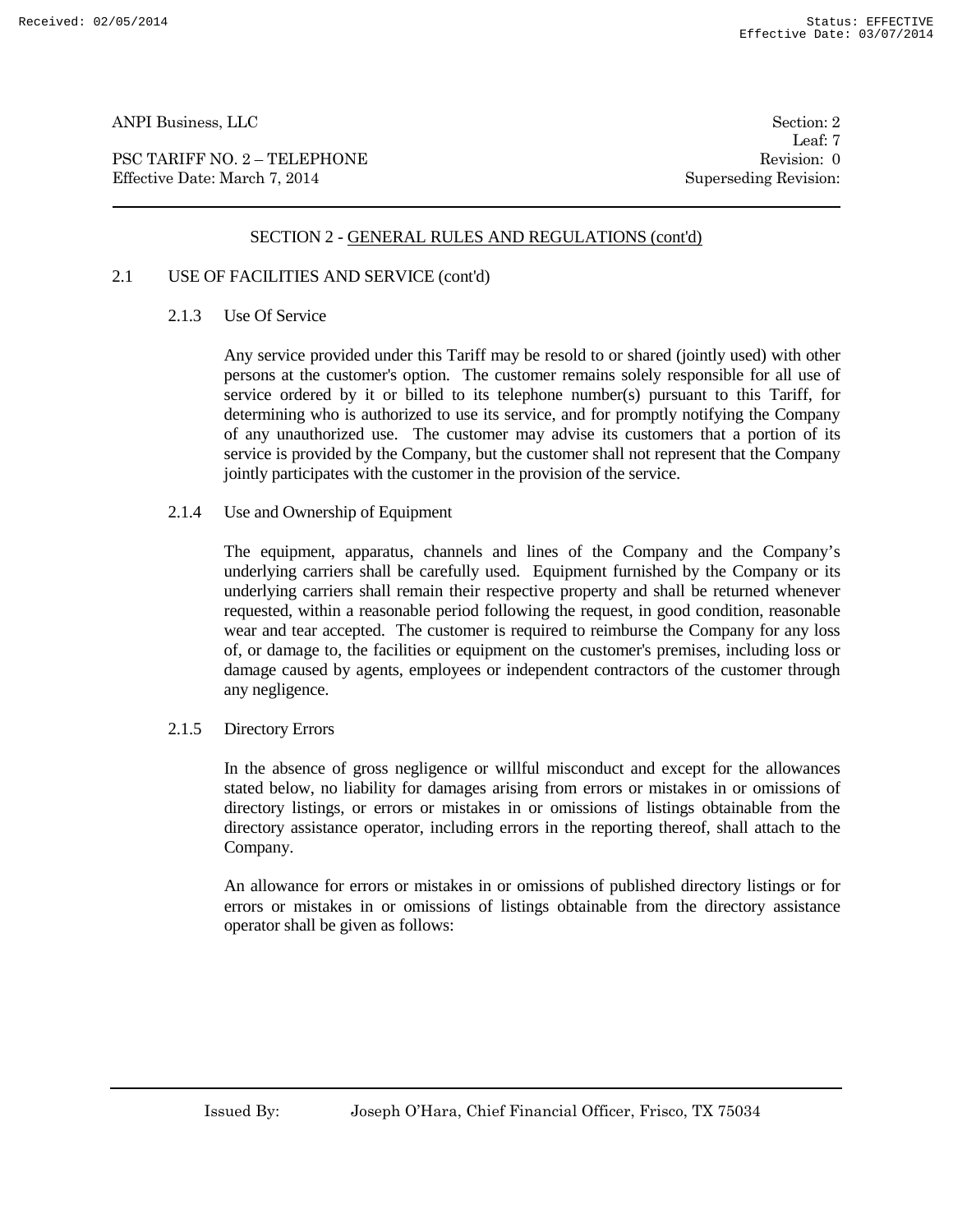PSC TARIFF NO. 2 – TELEPHONE Revision: 0 Effective Date: March 7, 2014 Superseding Revision:

Leaf: 8

# SECTION 2 - GENERAL RULES AND REGULATIONS (cont'd)

1) Free Listings: For free or no-charge published directory listings, credit shall be given at the rate of two times the monthly tariff rate for an additional or charge listing for each individual, auxiliary or party line, PBX trunk or Centrex attendant loop affected, for the life of the directory or the charge period during which the error, mistake or omission occurs.

### 2.1 USE OF FACILITIES AND SERVICE (cont'd)

- 2.1.5 Directory Errors
	- 2) Charge Listings: For additional or charge published directory listings, credit shall be given at the monthly tariff rate for each such listing for the life of the directory or the charge period during which the error, mistake or omission occurs.
	- 3) Operator records: For free or charge listings obtainable from records used by the directory assistance operator, upon notification to the Company of the error, mistake or omission in such records by the subscriber, the Company shall be allowed a period of three business days to make a correction. If the correction is not made in that time, credit shall be given at the rate of 2/30ths of the basic monthly rate for the line or lines in question for each day thereafter that the records remain uncorrected. (Where Centrex attendant loops are involved, credit shall be given at the rate of 2/30ths of the basic monthly rate for PBX trunks.)
	- 4) Credit limitation: The total amount of the credit provided for the preceding paragraphs 1, 2, and 3 shall not exceed, on a monthly basis, the total of the charges for each charge listing plus the basic monthly rate, as specified in paragraph 3, for the line or lines in question.
	- 5) Definitions: As used in Paragraphs 1, 2, 3, and 4 above, the terms "error," "mistake" or "omission" shall refer to a discrepancy in the directory listing or directory assistance records which the Company has failed to correct and where the error affects the ability to locate a particular subscriber's correct telephone number. The terms shall refer to addresses only to the extent that an error, mistake or omission of an address places the subscriber on an incorrect street or in an incorrect community.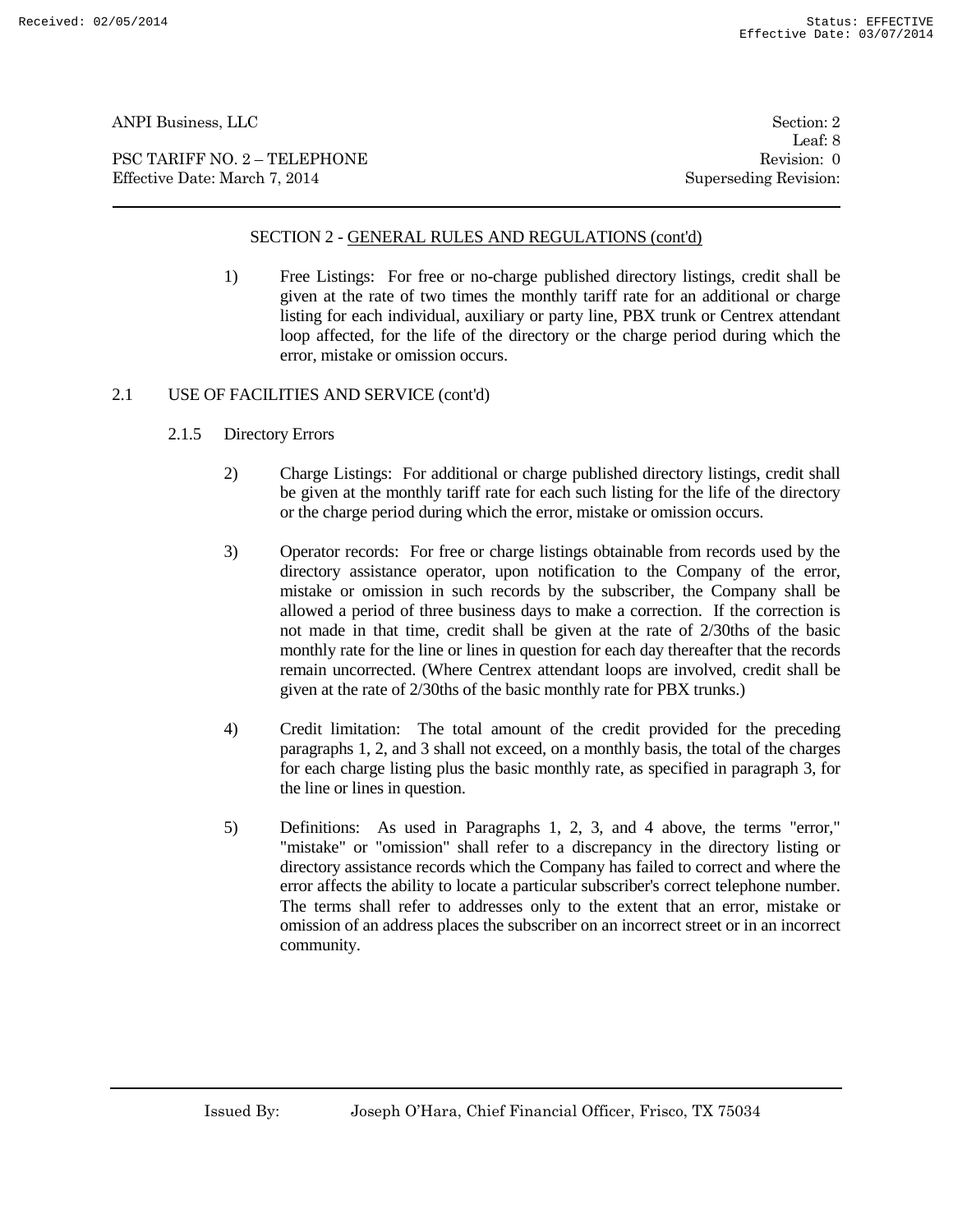PSC TARIFF NO. 2 – TELEPHONE Revision: 0 Effective Date: March 7, 2014 Superseding Revision:

Leaf: 9

### SECTION 2 - GENERAL RULES AND REGULATIONS (cont'd)

6) Notice: Such allowances or credits as specified in Paragraphs 1, 2, and 3 above, shall be given upon notice to the Company by the subscriber that such error, mistake or omission has occurred; provided, however, that when it is administratively feasible for the Company to have knowledge of such error, mistake or omission, the Company shall give credit without the requirement of notification by the subscribers.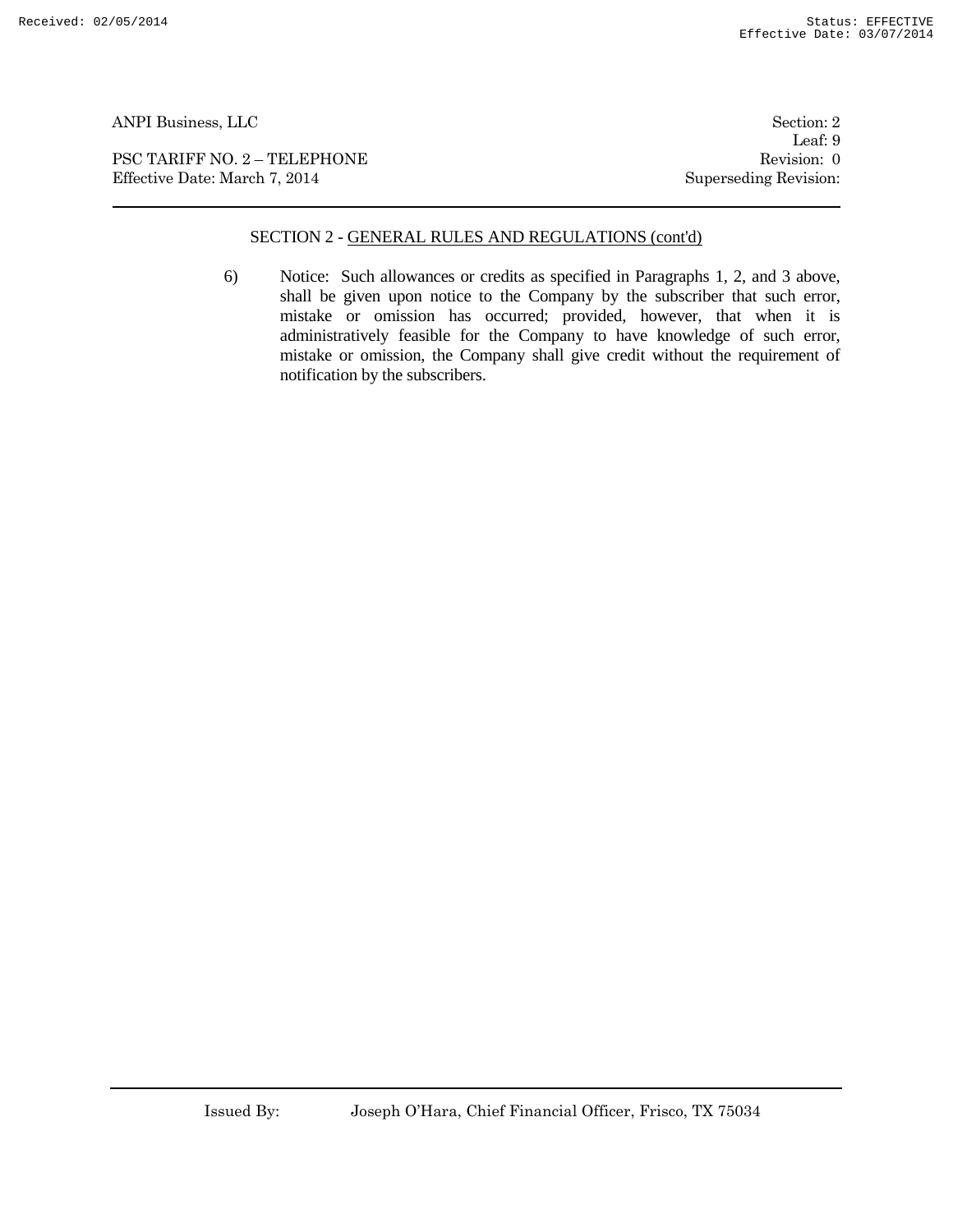PSC TARIFF NO. 2 – TELEPHONE Revision: 0 Effective Date: March 7, 2014 Superseding Revision:

Leaf: 10

# SECTION 2 - GENERAL RULES AND REGULATIONS (cont'd)

#### 2.2 MINIMUM PERIOD OF SERVICE

The minimum period of service is one year except as otherwise provided in the Contract or this Tariff. The customer must pay the regular tariffed rate for the service they subscribe to for the minimum period of service. If a customer disconnects service before the end of the minimum service period, that customer is responsible for paying the regular rates for the remainder of the minimum service period. When the service is moved within the same building, to another building on the same premises, or to a different premises entirely, the period of service at each location is accumulated to calculate if the customer has met the minimum period of service obligation.

If service is terminated before the end of the minimum period of service as a result of condemnation of property, damage to property requiring the premises to be abandoned, or by the death of the customer, the customer is not obligated to pay for service for the remainder of the minimum period.

If service is switched over to a new customer at the same premises after the first month's service, the minimum period of service requirements are assigned to the new customer if the new customer agrees in writing to accept them. For facilities not taken over by the new customer, the original customer is responsible for the remaining payment for the minimum service period in accordance with the terms under which the service was originally furnished.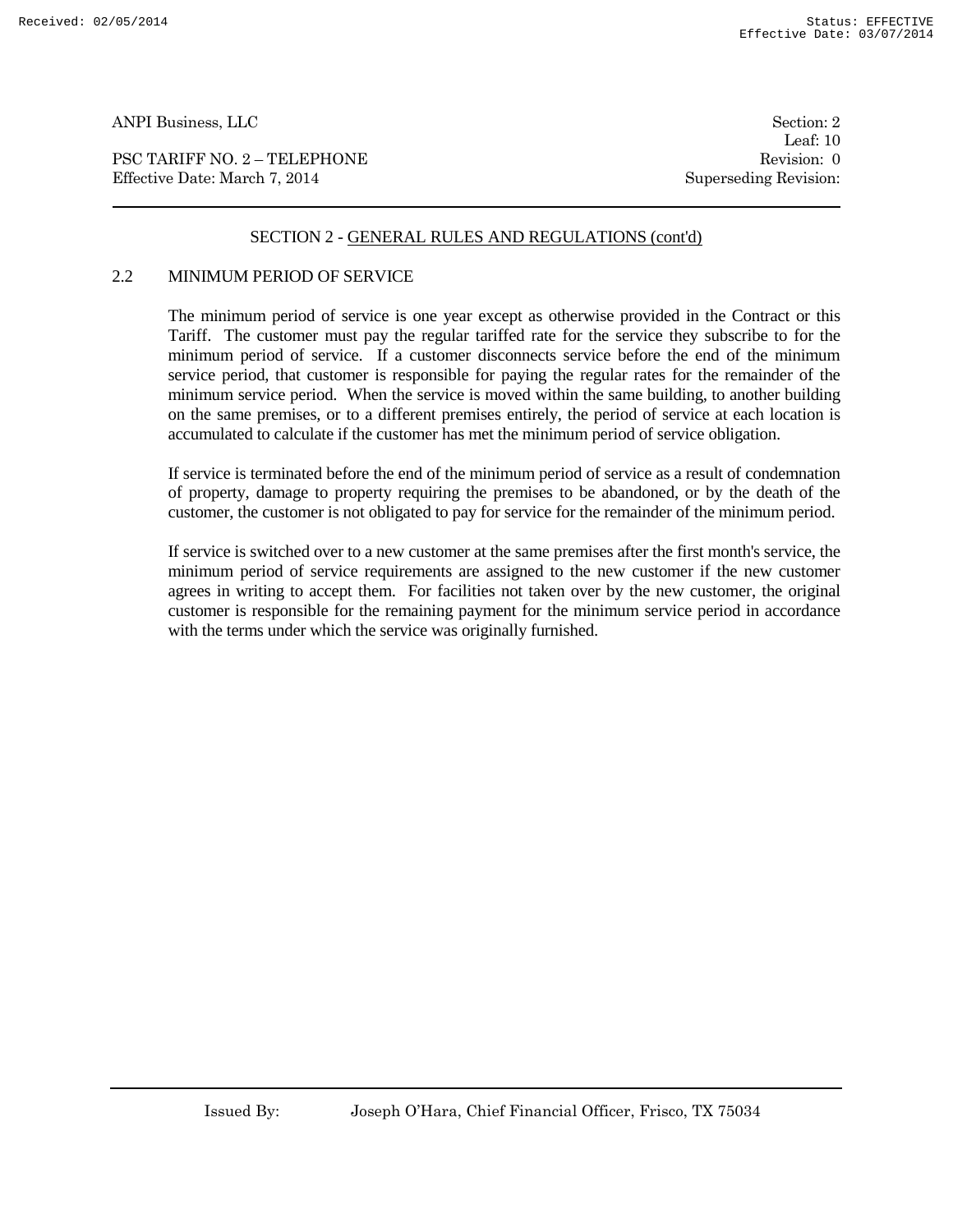PSC TARIFF NO. 2 – TELEPHONE Revision: 0 Effective Date: March 7, 2014 Superseding Revision:

Leaf: 11

# SECTION 2 - GENERAL RULES AND REGULATIONS (cont'd)

#### 2.3 FLEXIBLE PRICING

2.3.1 General

Flexible Pricing sets minimum and maximum rates that can be charged for telephone service. The Company may change a specific rate within the range of the established minimum and maximum rates on one day's notice to customers and the Public Service Commission.

#### 2.3.2 Conditions

- a. The Company reserves the right to change prices at any time subject to regulatory requirements by filing a revised Rate Attachment with the Commission.
- b. Individual written notice to Customers of rate changes shall be made in accordance with Commission regulations. Where there are no regulations, notification will be made in a manner appropriate to the circumstances involved.
- c. A rate shall not be changed unless it has been in effect for at least thirty (30) days.
- d. A customer can request that the Company disconnect service that is provided under the Flexible Pricing due to a price increase. The customer will be credited for the difference between the new price and the old price retroactive to the effective date of the price increase if the customer notifies the Company of its desire to disconnect service within 20 days of receiving notification of the price increase.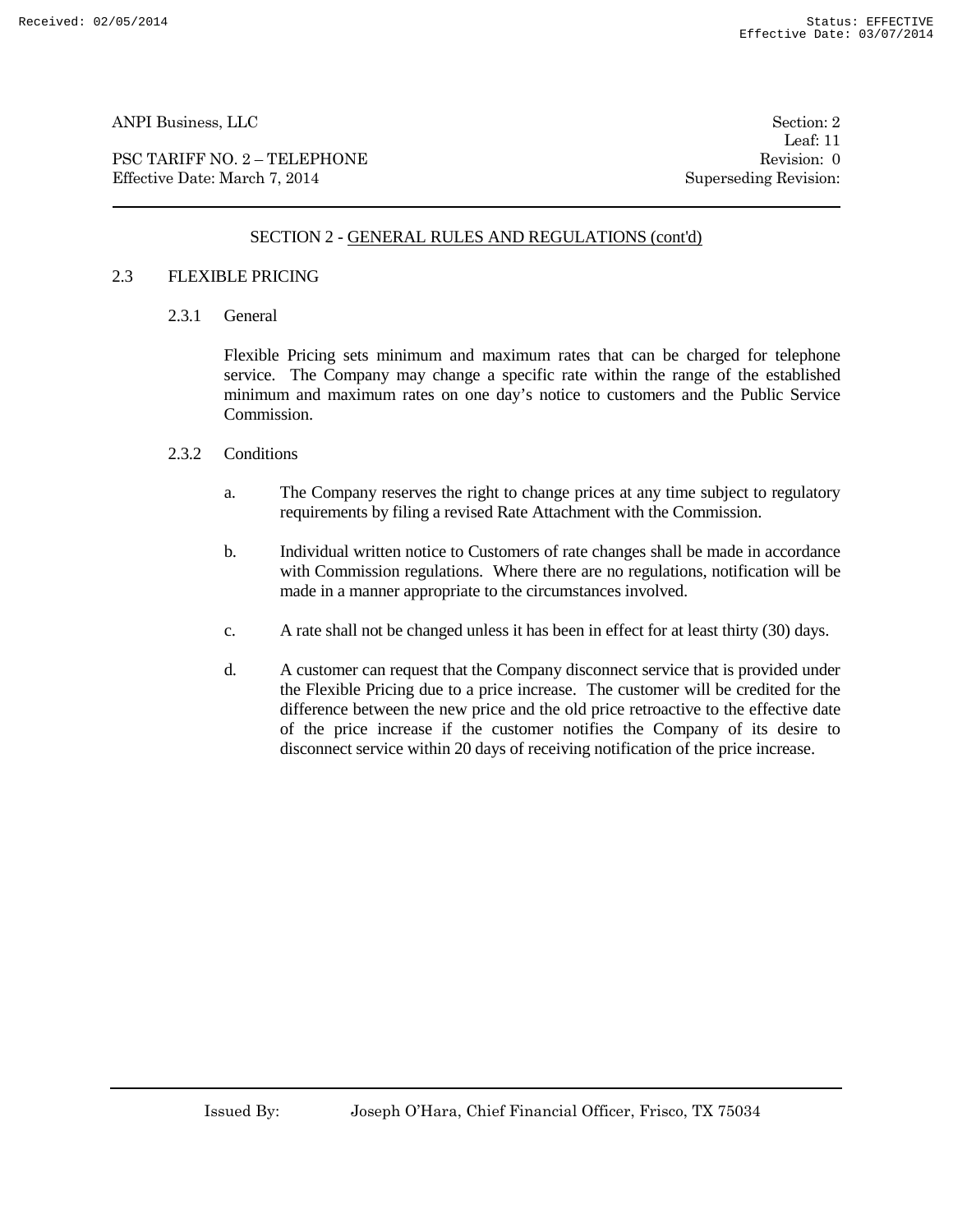PSC TARIFF NO. 2 – TELEPHONE Revision: 0 Effective Date: March 7, 2014 Superseding Revision:

Leaf: 12

### SECTION 2 - GENERAL RULES AND REGULATIONS (cont'd)

### 2.4 PAYMENT FOR SERVICE RENDERED

### 2.4.1 Responsibility for All Charges

Any applicant for facilities or service may be required to sign an application form requesting the Company to furnish the facilities or service in accordance with the rates, charges, rules and regulations from time to time in force and effect. The customer is responsible for all local and toll calls originating from the customer's premises and for all calls charged to the customer's line where any person answering the customer's line agrees to accept such charge.

#### 2.4.2 Deposits

Subject to special provisions as may be set forth below and in Sections 2.10 and 2.11 of this Tariff, any applicant or customer whose financial responsibility is not established to the satisfaction of the Company may be required to deposit a sum up to an amount equal to the total of the estimated local service and intraLATA toll charges for up to two months for the facilities and service. If the minimum period of service for the requested facilities and service is more than one month, as specified in this Tariff, the customer may also be required to deposit a sum up to an amount equal to the total charges for service for the minimum service period less any connection charge paid by the customer.

The fact that a deposit has been made shall in no way relieve the applicant or customer from complying with the Tariff regulations for the prompt payment of bills on presentation. Each applicant from whom a deposit is collected will be given a certificate of deposit and circular containing the terms and conditions applicable to deposits, in accordance with the Rules and Regulations of the Commission pertaining to customer deposits.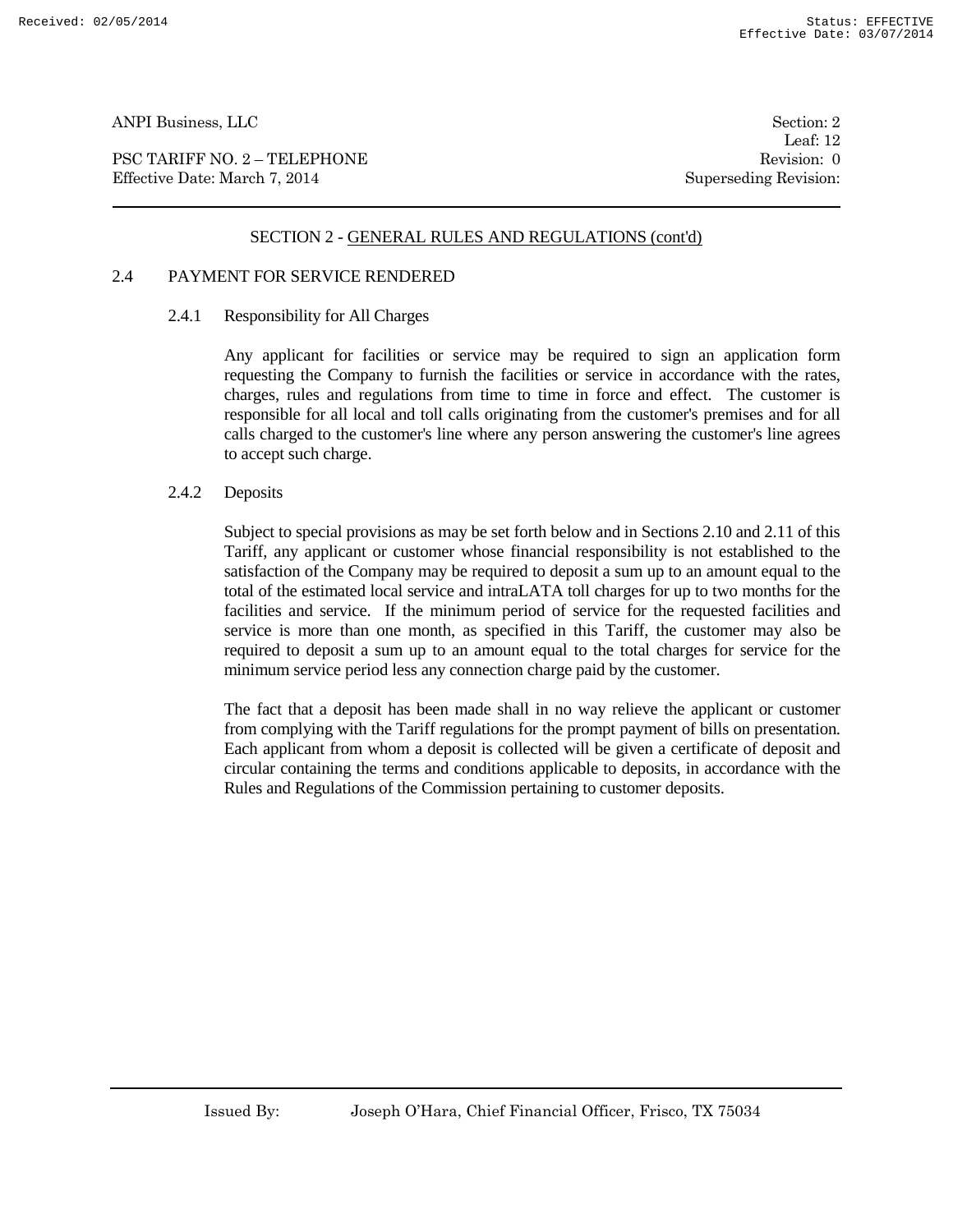PSC TARIFF NO. 2 – TELEPHONE Revision: 0 Effective Date: March 7, 2014 Superseding Revision:

Leaf: 13

# SECTION 2 - GENERAL RULES AND REGULATIONS (cont'd)

# 2.4 PAYMENT FOR SERVICE RENDERED (cont'd)

- 2.4.2 Deposits (cont'd)
	- a. Interest on Deposits

Simple interest at the rate specified by the Commission shall be credited or paid to the customer while the Company holds the deposit.

b. Inadequate Deposit

If the amount of a deposit is proven to be less than required to meet the requirements specified above, the customer shall be required to pay an additional deposit upon request.

c. Return of Deposit

When a deposit is to be returned, the customer may request that the full amount of the deposit be issued by check. If the customer requests that the full amount be credited to amounts owed the Company, the Company will process the transaction on the billing date and apply the deposit to any amount currently owed to the Company, and return any remaining amount of the deposit to the customer by check.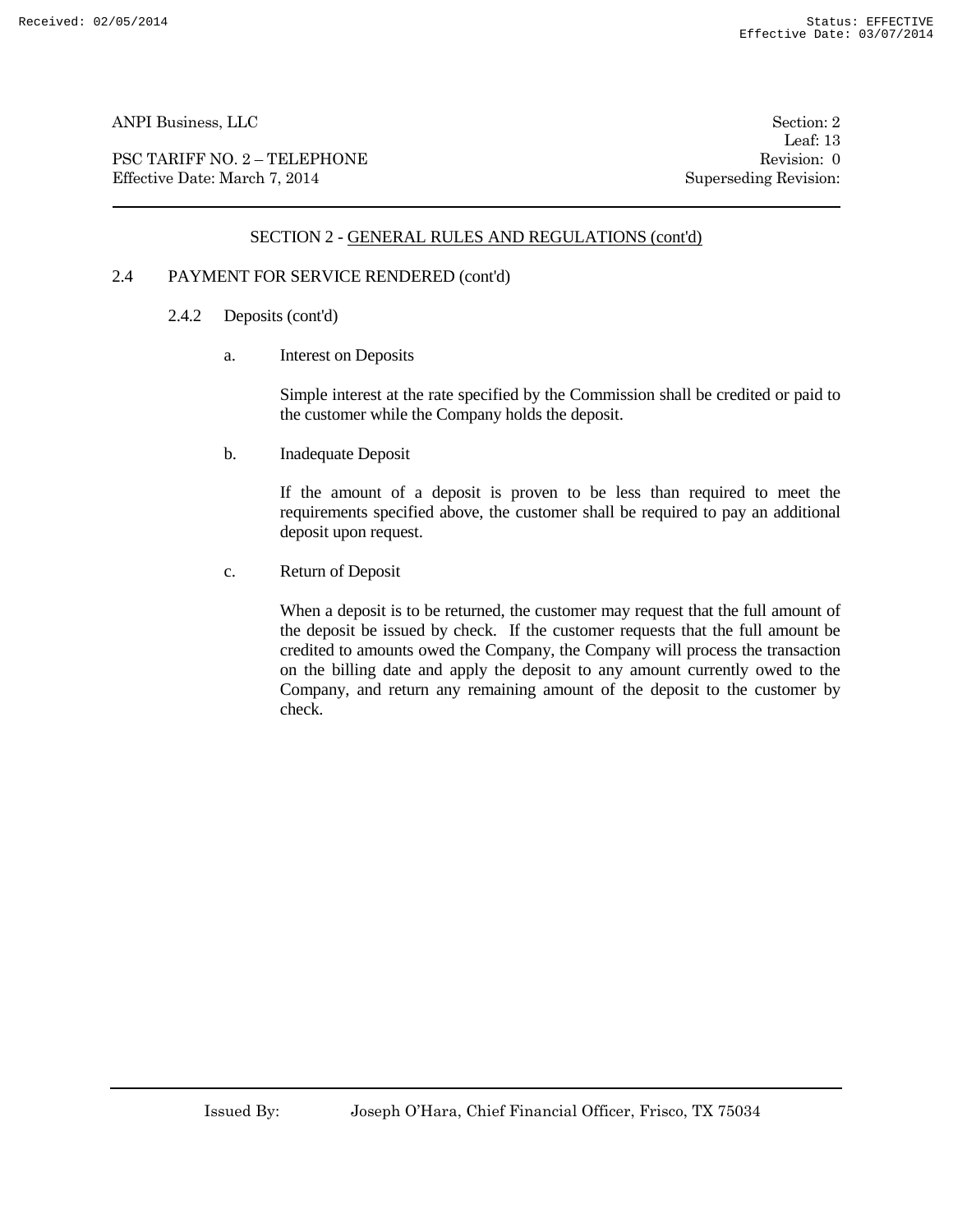PSC TARIFF NO. 2 – TELEPHONE Revision: 0 Effective Date: March 7, 2014 Superseding Revision:

Leaf: 14

### SECTION 2 - GENERAL RULES AND REGULATIONS (cont'd)

# 2.4 PAYMENT FOR SERVICE RENDERED (cont'd)

### 2.4.3 Payment of Charges

Charges for facilities and service, other than usage charges, are due monthly in advance. All other charges are payable upon request of the Company. Bills are due on the due date shown on the bill and are payable at any business office of the Company, by U.S. Mail, or at any location designated by the Company. If objection is not received by the Company within three months after the bill is rendered, the items and charges appearing thereon shall be determined to be correct and binding upon the customer. A bill will not be deemed correct and binding upon the customer if the Company has records on the basis of which an objection may be considered, or if the customer has in his or her possession such Company records. If objection results in a refund to the customer, such refund will be with interest at the greater of the unadjusted customer deposit rate or the applicable late payment rate, if any, for the service classification under which the customer was billed. Interest will be paid from the date when the customer overpayment was made, adjusted for any changes in the deposit rate or late payment rate, compounded monthly, until the overpayment is refunded. Notwithstanding the foregoing, no interest will be paid by the Company on customer overpayments that are refunded within 30 days after the overpayment is received by the Company.

Where an objection to the bill involves a superseded service order, the items and charges appearing on the bill shall be deemed to be correct and binding upon the customer if objection is not received by the Company within two months after the bill is rendered.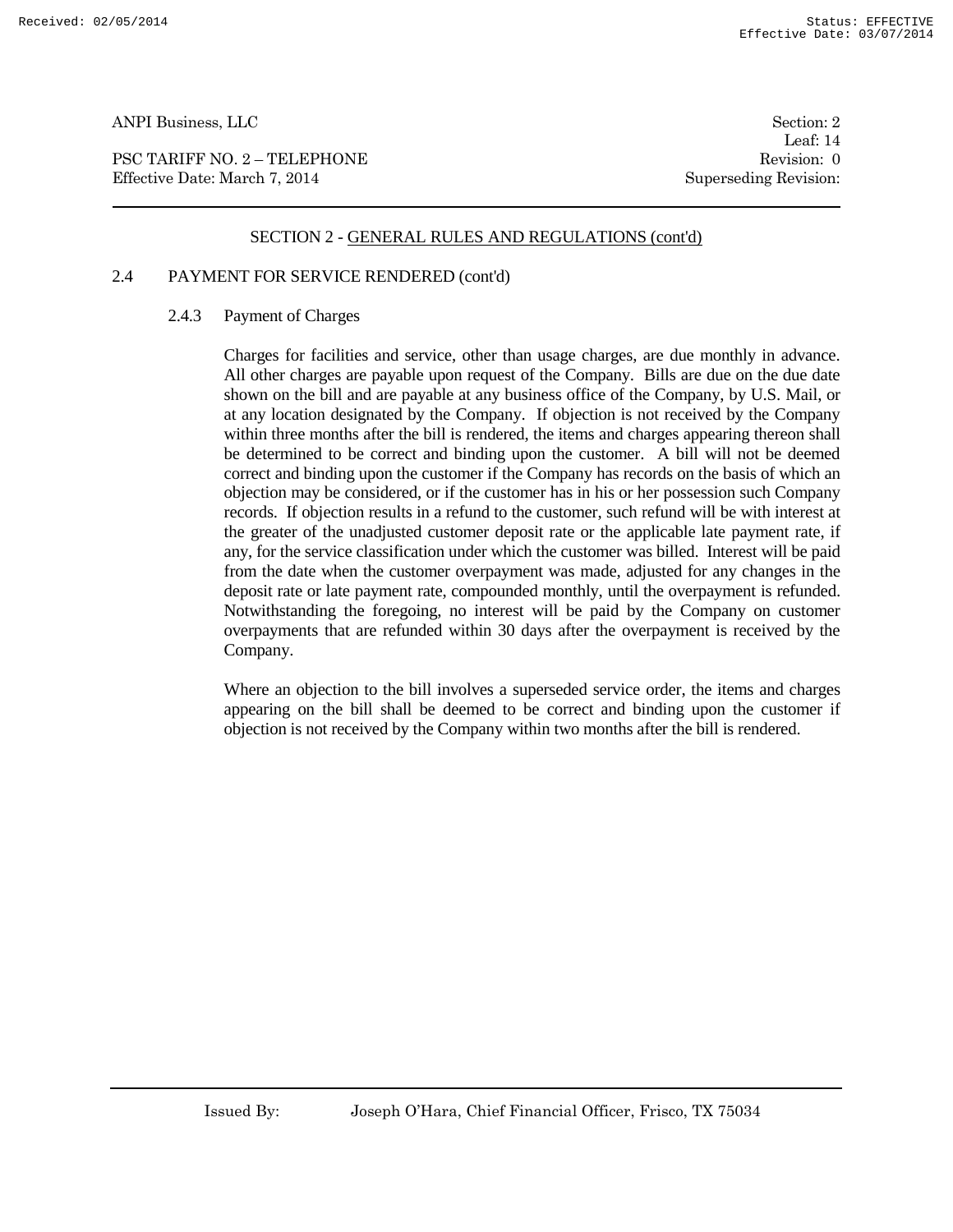PSC TARIFF NO. 2 – TELEPHONE Revision: 1 Effective Date: August 17, 2012 Superseding Revision: 0

Leaf: 15

# SECTION 2 - GENERAL RULES AND REGULATIONS (cont'd)

# 2.4 PAYMENT FOR SERVICE RENDERED (cont'd)

2.4.4 Return Check Charge

When a check which has been presented to the Company by a customer in payment for charges is returned by the bank, the customer shall be responsible for the payment of a Returned Check Charge of \$20.00.

- 2.4.5 Late Payment Charges
	- a. Customer bills for telephone service are due on the due date specified on the bill. A customer is in default unless payment is made on or before the due date specified on the bill. If payment is not received by the customer's next billing date, a late payment charge of 1.5% will be applied to all amounts previously billed under this Tariff, excluding one month's local service charge, but including arrears and unpaid late payment charges.
	- b. Late payment charges do not apply to those portions (and only those portions) of unpaid balances that are associated with disputed amounts. Undisputed amounts on the same bill are subject to late payment charges if unpaid and carried forward to the next bill.
	- c. Late payment charges do not apply to final accounts.
	- d. Late payment charges do not apply to government agencies of the State of New York. These agencies are required to make payment in accordance with the provisions of Article XI-A of the State Finance Law (Chapter 153 of the Laws of 1984).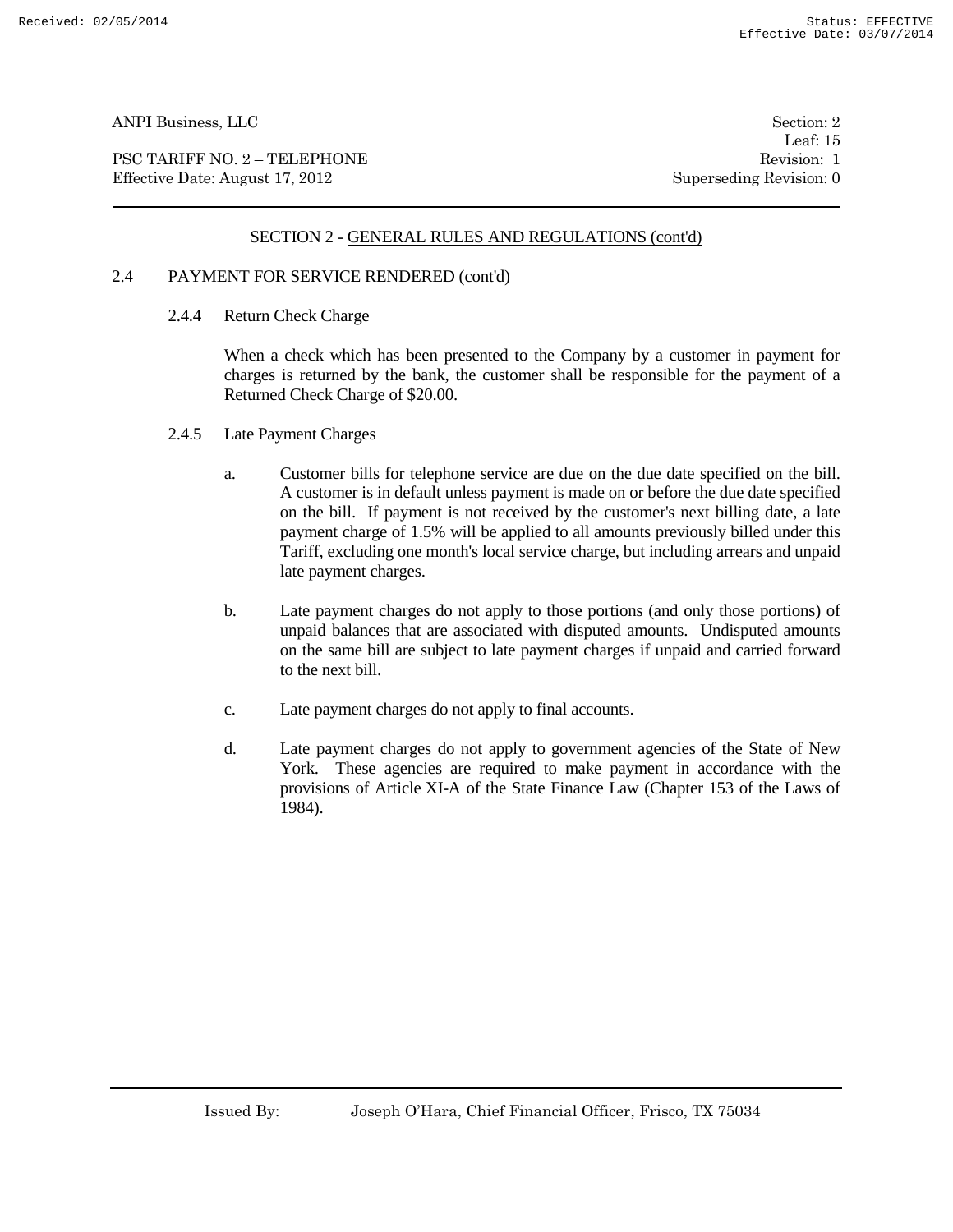PSC TARIFF NO. 2 – TELEPHONE Revision: 0 Effective Date: March 7, 2014 Superseding Revision:

Leaf: 16

# SECTION 2 - GENERAL RULES AND REGULATIONS (cont'd)

# 2.4 PAYMENT FOR SERVICE RENDERED (cont'd)

#### 2.4.6 Customer Overpayments

The Company will provide interest on customer overpayments that are not refunded within 30 days of the date the Company receives the overpayment. An overpayment is considered to have occurred when payment in excess of the correct charges for service is made because of erroneous Company billing. The customer will be issued reimbursement for the overpayment, plus interest, or, if agreed to by the customer, credit for the amount will be provided on the next regular Company bill. The rate of interest shall be of the customer deposit interest rate.

Interest shall be paid from the date when overpayment was made, adjusted for any changes in the deposit rate or late payment rate, and compounded monthly, until the date when the overpayment is refunded. The date when overpayment is considered to have been made will be the date on which the customer's overpayment was originally recorded to the customer's account by the Company.

#### 2.5 INSTALLATION SERVICE

The Company provides a Half-Day Installation Plan, which offers customers half-day appointments (i.e., morning/afternoon or a rolling interval) for connection of Commission regulated service involving a customer premise visit. In the case of any inconsistency with the regulations in Part 609 of 16 NYCRR for installation service, the rules of the Commission shall prevail.

#### 2.6 ACCESS TO CUSTOMER'S PREMISES

The customer shall be responsible for making arrangements or obtaining permission for safe and reasonable access for Company employees or agents of the Company to enter the premises of the customer or any joint user or customer of the customer at any reasonable hour for the purpose of inspecting, repairing, testing or removing any part of the Company's facilities.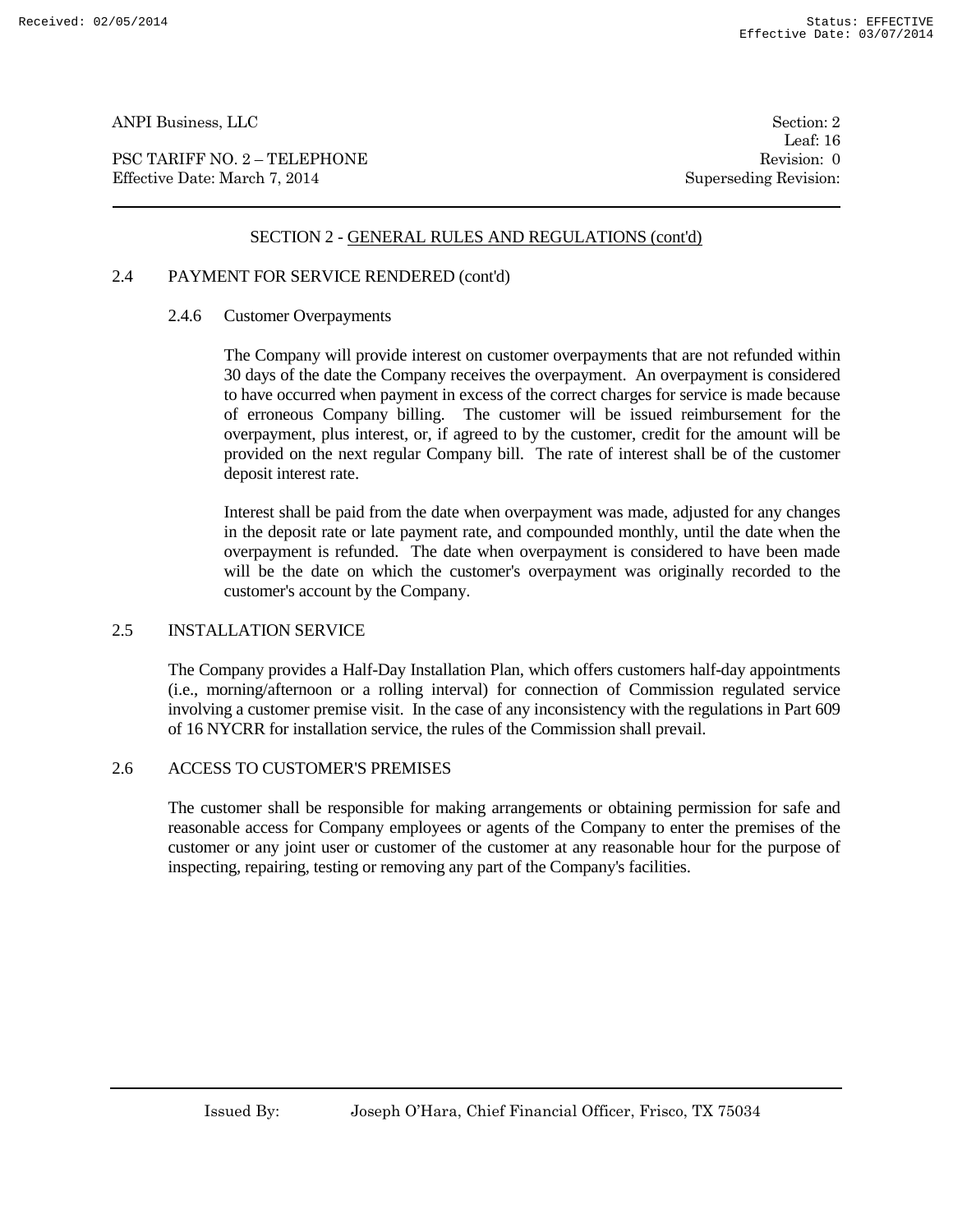PSC TARIFF NO. 2 – TELEPHONE Revision: 1 Effective Date: August 17, 2012 Superseding Revision: 0

Leaf: 17

# SECTION 2 - GENERAL RULES AND REGULATIONS (cont'd)

### 2.7 TELEPHONE SURCHARGES

2.7.1 General

In addition to the rates and charges applicable according to the rules and regulations of this Tariff, various surcharges apply to the customer's monthly bill statement as outlined in 2.7.2 and 2.7.3 below.

2.7.2 Surcharge For State Gross Income and Gross Earnings Taxes

A monthly surcharge to recover the additional expense related to the State Gross Income and Gross Earnings Taxes applies to the recurring and nonrecurring rates and charges for all intrastate service except returned check charges, late payment charges and rates for local coin calls. The amount of these surcharges will be based on the applicable rates as set by the state revenue department.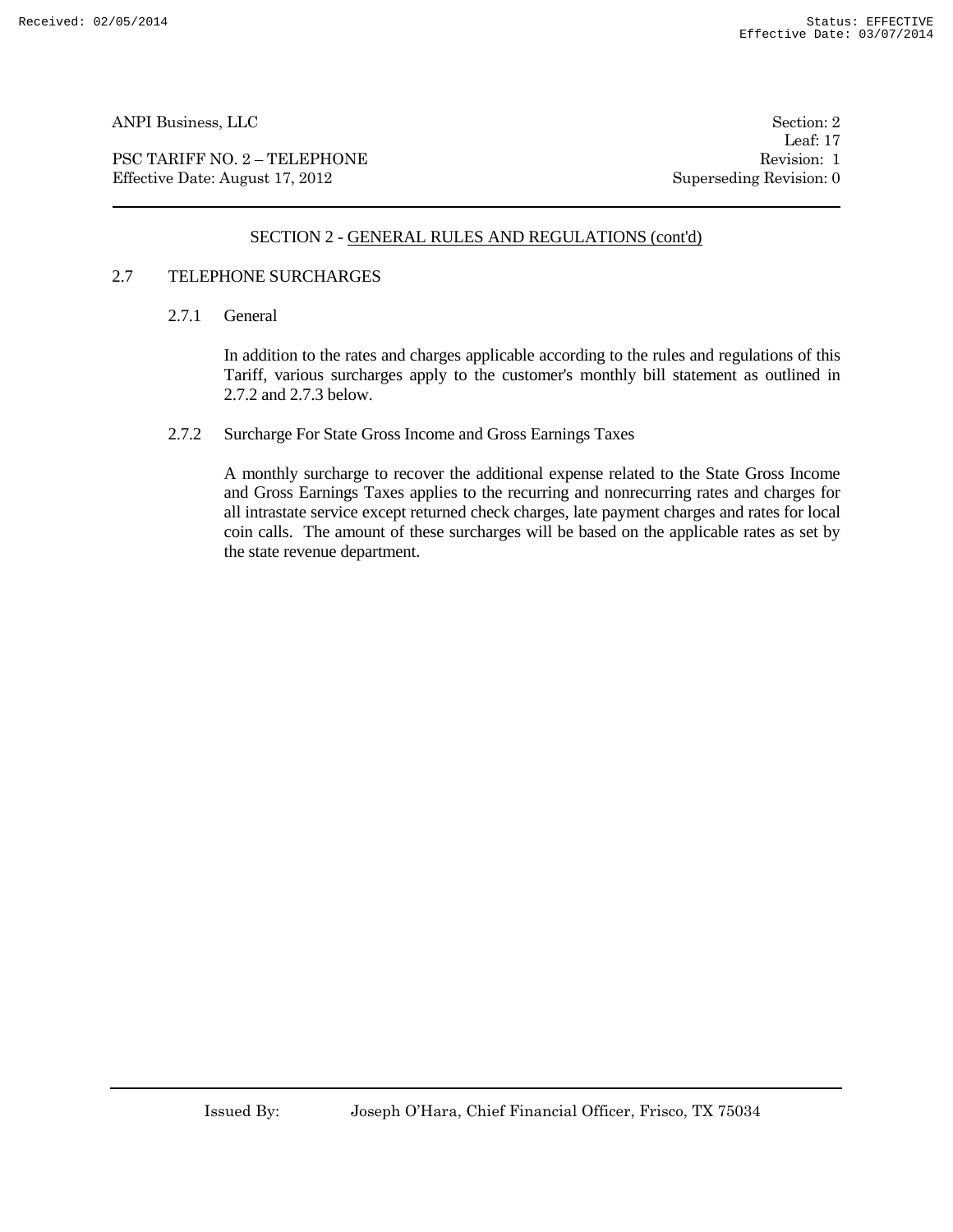PSC TARIFF NO. 2 – TELEPHONE Revision: 1 Effective Date: August 17, 2012 Superseding Revision: 0

Leaf: 18

# SECTION 2 - GENERAL RULES AND REGULATIONS (cont'd)

# 2.7 TELEPHONE SURCHARGES (cont'd)

2.7.3 Village or Municipal Surcharge On Local Utility Gross Revenue Taxes

In certain cities and villages a municipal surcharge related to the Local Utility Gross Revenue Taxes applies to the recurring and nonrecurring rates and charges for all intrastate service except returned check charges, late payment charges and rates for local coin calls. The amount of the surcharge will be based on the applicable rate as set by the municipal revenue departments.

# 2.8 RESERVED FOR FUTURE USE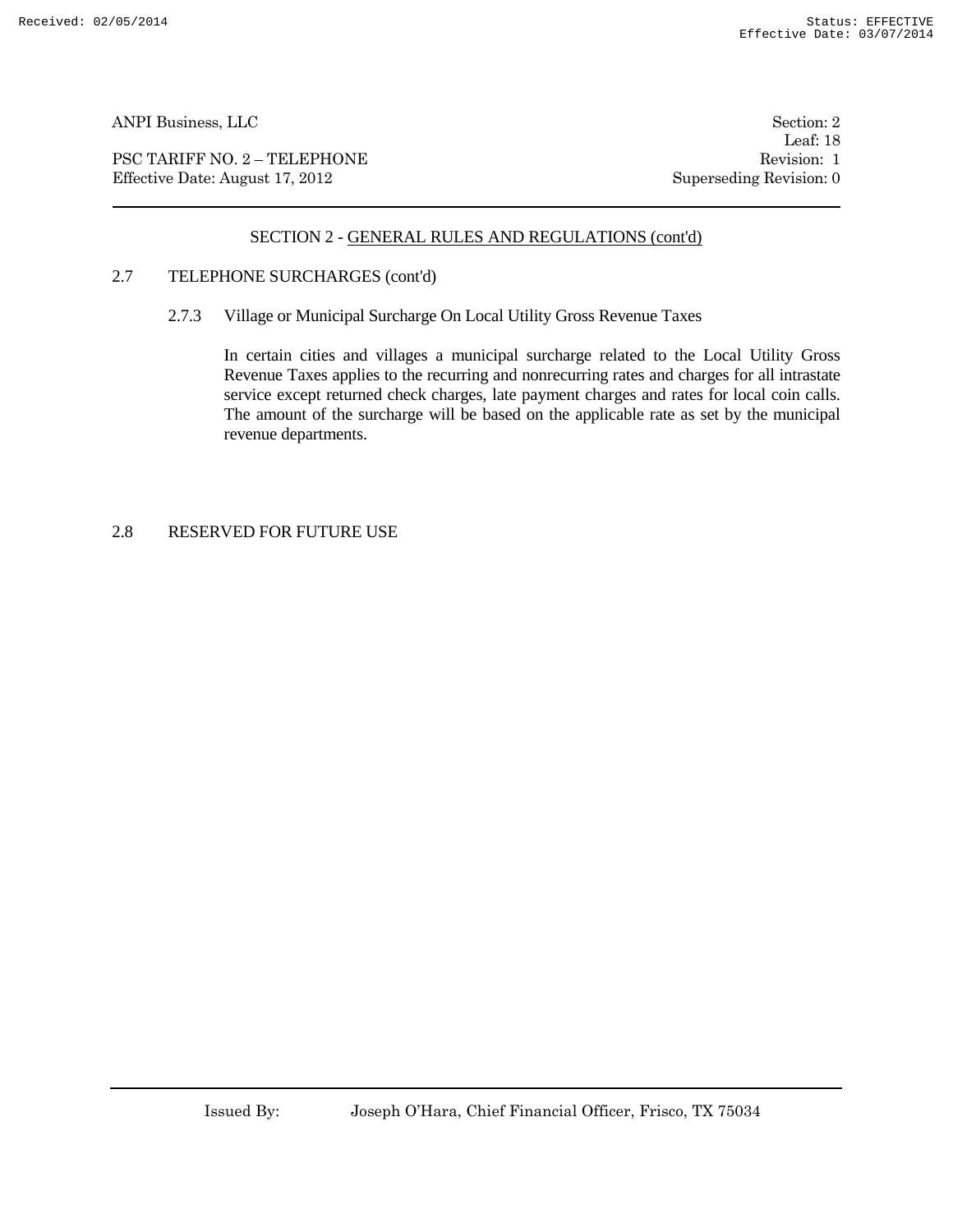PSC TARIFF NO. 2 – TELEPHONE Revision: 0 Effective Date: March 7, 2014 Superseding Revision:

Leaf: 19

# SECTION 2 - GENERAL RULES AND REGULATIONS (cont'd)

# 2.9 SUSPENSION OR TERMINATION OF SERVICE

2.9.1 Suspension or Termination for Nonpayment

In the event that any bill rendered or any deposit required is not paid, the Company may suspend service or terminate service until the bill or the required deposit has been paid. If service is suspended or terminated for nonpayment, the customer will be billed a Connection Charge as well as any payment due and any applicable deposits upon reconnection.

- A. Termination shall not be made until at least 20 days after written notification has been mailed to the billing address of the customer.
- B. Suspension will not be made until at least 8 days after written notification has been mailed to the customer and 20 days before the termination notice.

Telephone service shall only be suspended between 8:00 AM and 7:30 PM, on Monday through Thursday, and between 8:00 AM and 3:00 PM on Friday. It shall not be suspended or terminated for nonpayment on weekends, public holidays, other federal and state holidays proclaimed by the President or the Governor, or on days when the main business office of the Company is not open for business, or during the periods from December 23rd through December 26th or December 30th through January 1st.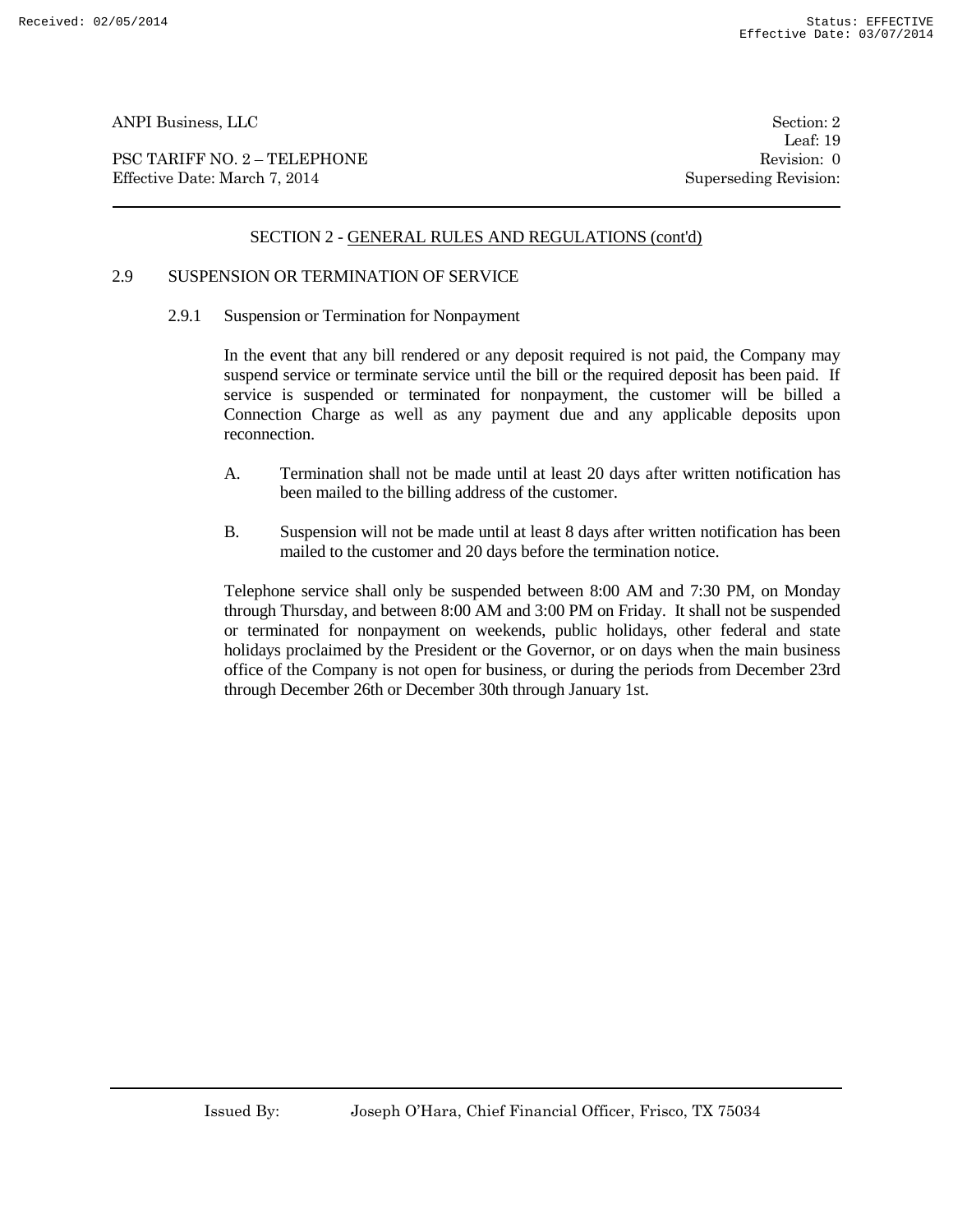PSC TARIFF NO. 2 – TELEPHONE Revision: 0<br>
Effective Date: March 7, 2014 Superseding Revision: 0 Effective Date: March 7, 2014

Leaf: 20

# SECTION 2 - GENERAL RULES AND REGULATIONS (cont'd)

# 2.9 SUSPENSION OR TERMINATION OF SERVICE (cont'd)

2.9.2 Exceptions to Suspension and Termination

Telephone service shall not be suspended or terminated for:

- a. Nonpayment of bills rendered for charges other than telephone service or deposits requested in connection with telephone service;
- b. Nonpayment for service for which a bill has not been rendered;
- c. Nonpayment for service which have not been rendered;
- d. Nonpayment of any billed charge which is in dispute or for the nonpayment of a deposit which is in dispute during the period before a determination of the dispute is made by the Company in accordance with Company's complaint handling procedures. These procedures are in accordance with the Public Service Commission Rules and Regulations contained in Part 609 of 16 NYCRR.

Telephone service may be suspended or terminated for nonpayment of the undisputed portion of a disputed bill or deposit if the customer does not pay the undisputed portion after being asked to do so.

e. Nonpayment of backbilled amounts as outlined in 2.11.12.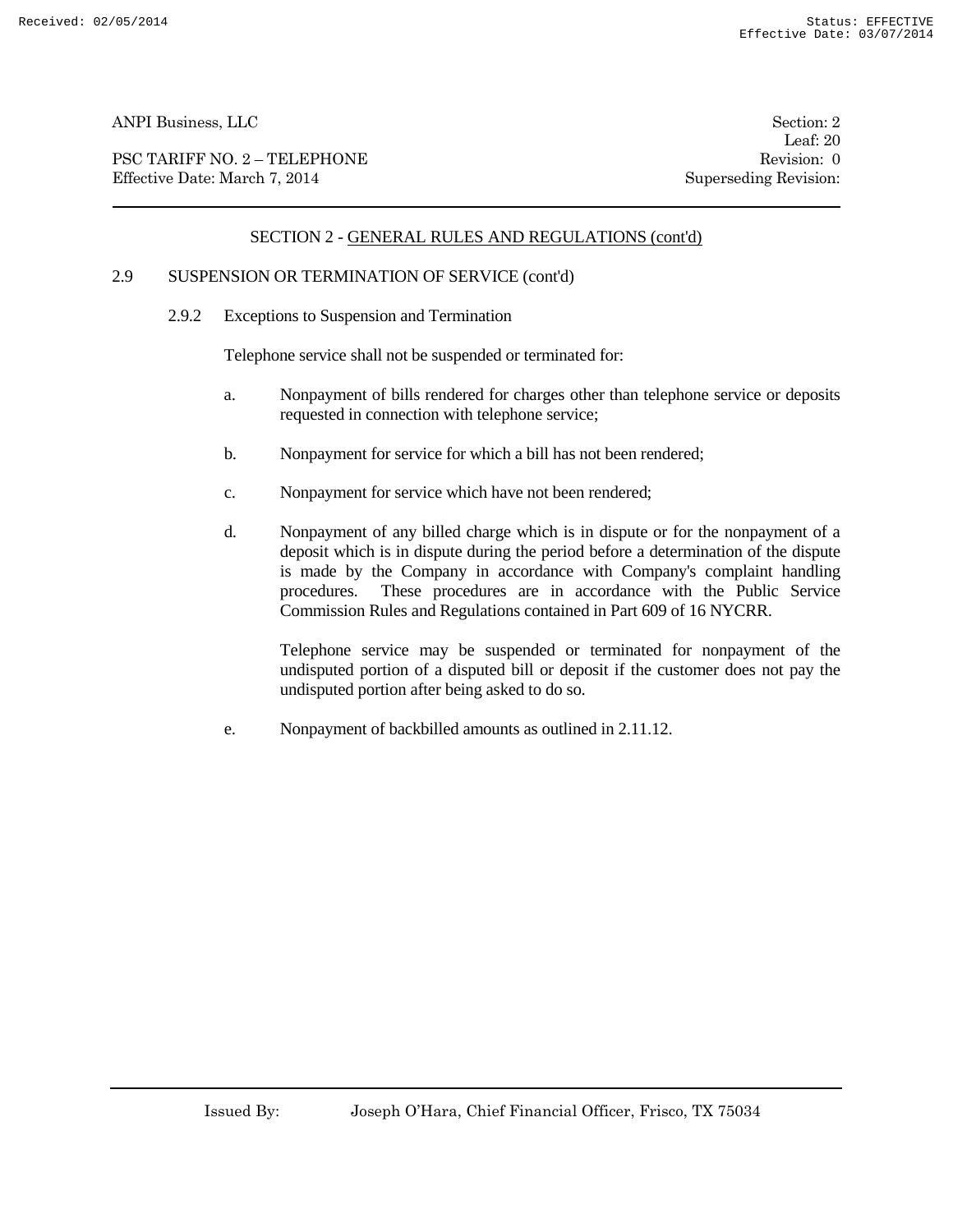PSC TARIFF NO. 2 – TELEPHONE Revision: 0 Effective Date: March 7, 2014 Superseding Revision:

Leaf: 21

# SECTION 2 - GENERAL RULES AND REGULATIONS (cont'd)

### 2.9 SUSPENSION OR TERMINATION OF SERVICE (cont'd)

2.9.3 Verification of Nonpayment

Telephone service shall not be suspended or terminated for nonpayment of a bill rendered or a required deposit unless:

- a. The Company has verified, in a manner approved by the Public Service Commission, that payment has not been received at any office of the Company or at any office of an authorized collection agent through the end of the period indicated in the notice, and
- b. The Company has checked the customer's account on the day that suspension or termination is to occur to determine whether payment has been posted to the customer's account as of the opening of business on that day.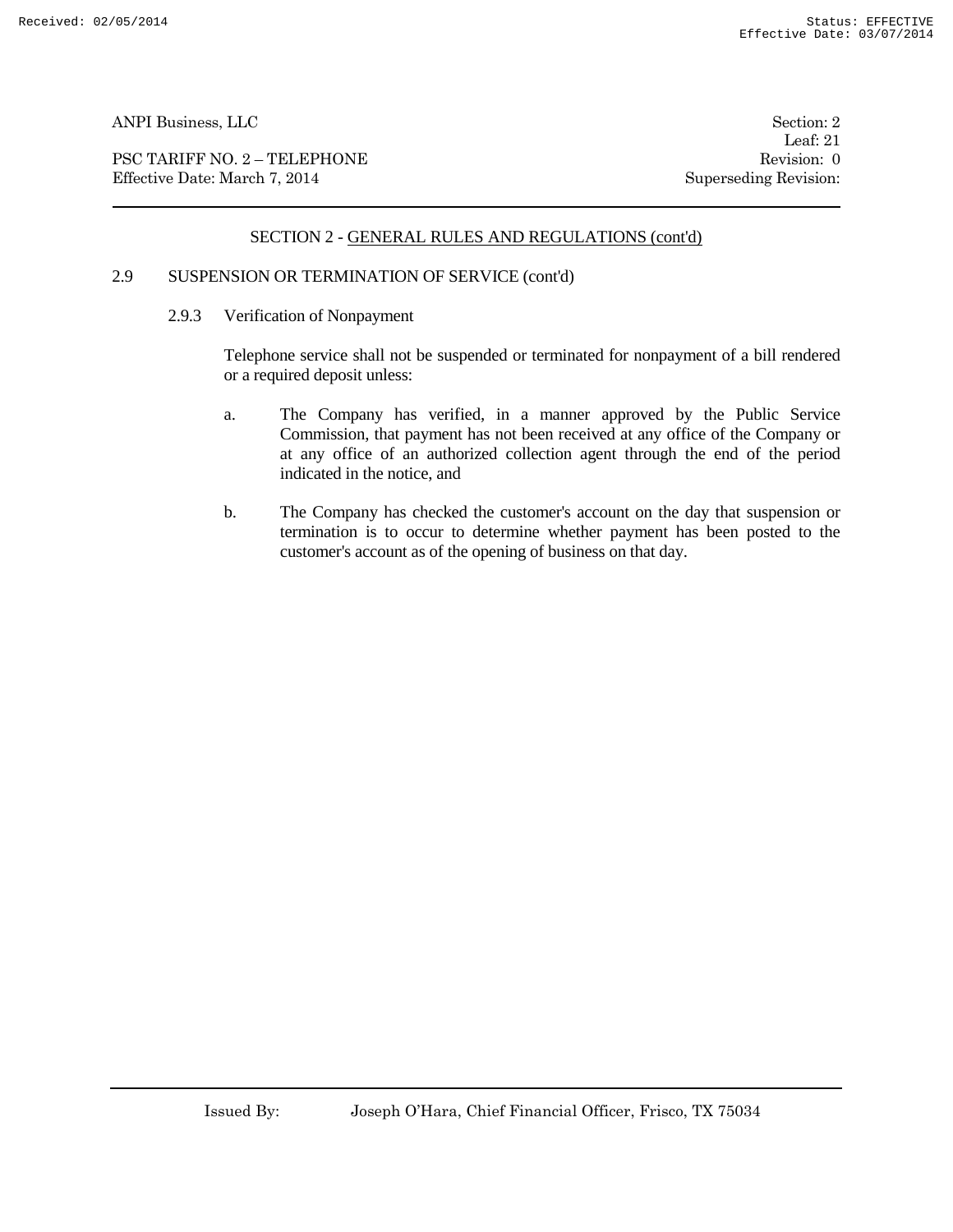PSC TARIFF NO. 2 – TELEPHONE Revision: 0 Effective Date: March 7, 2014 Superseding Revision:

Leaf: 22

# SECTION 2 - GENERAL RULES AND REGULATIONS (cont'd)

# 2.9 SUSPENSION OR TERMINATION OF SERVICE (cont'd)

- 2.9.4 Termination For Cause Other Than Nonpayment
	- a. General

The Company, after notice in writing to the customer and after having given the customer an appropriate opportunity to respond to such notice, may terminate service and sever the connection(s) from the customer's premises under the following conditions:

- 1. in the event of prohibited, unlawful or improper use of the facilities or service, or any other violation by the customer of the rules and regulations governing the facilities and service furnished, or
- 2. if, in the judgment of the Company, any use of the facilities or service by the customer may adversely affect the Company's personnel, plant, property or service. The Company shall have the right to take immediate action, including termination of the service and severing of the connection, without notice to the customer when injury or damage to telephone personnel, plant, property or service is occurring, or is likely to occur, or
- 3. in the event of unauthorized use, where the customer fails to take reasonable steps to prevent the unauthorized use of the facilities or service received from the Company, or
- 4. in the event that service is connected for a customer who is indebted to the Company for service or facilities previously furnished, that service may be terminated by the Company unless the customer satisfies the indebtedness within 20 days after written notification. See Section 2.11.7 regarding Deferred Payment Agreements.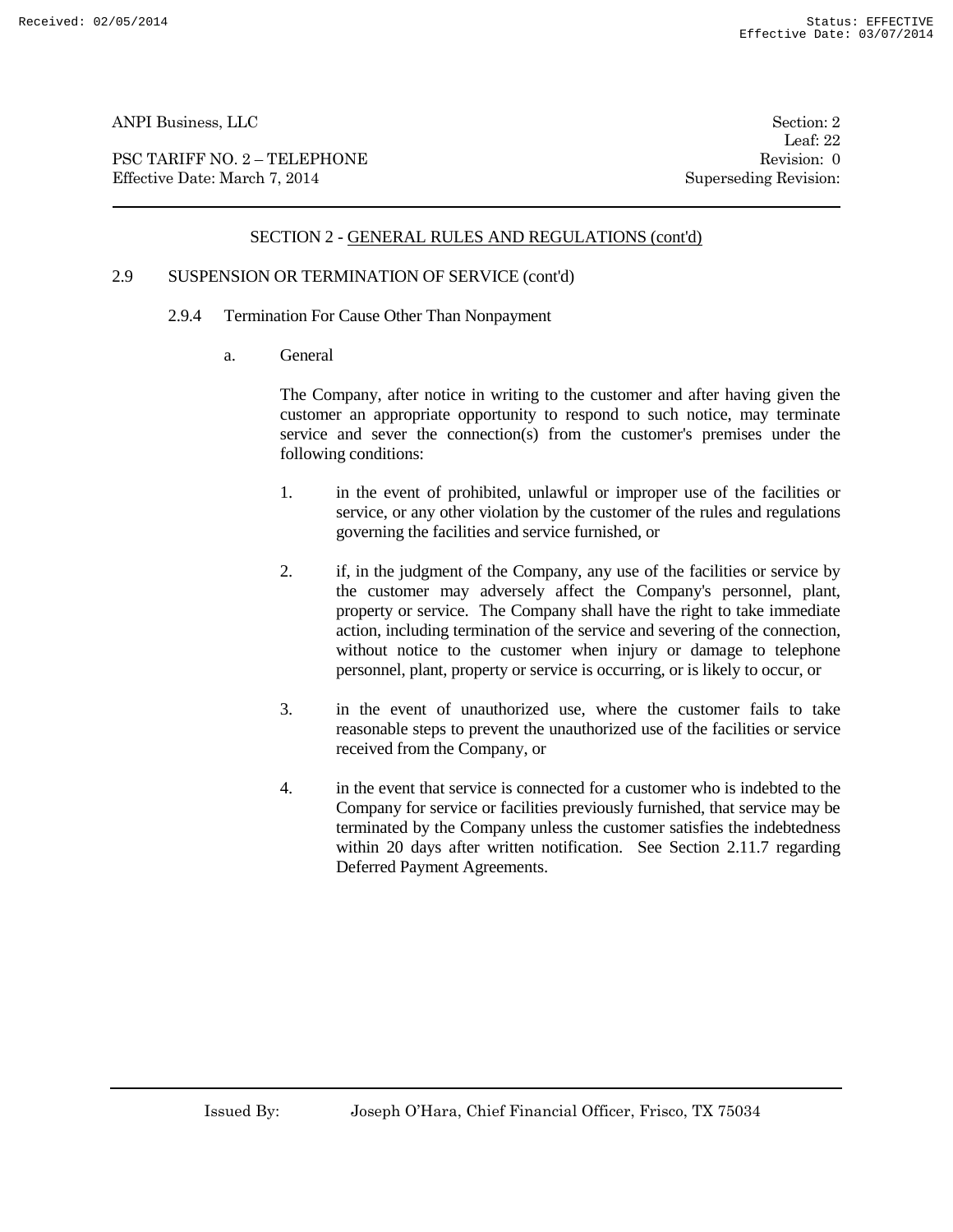PSC TARIFF NO. 2 – TELEPHONE Revision: 0 Effective Date: March 7, 2014 Superseding Revision:

Leaf: 23

# SECTION 2 - GENERAL RULES AND REGULATIONS (cont'd)

# 2.9 SUSPENSION OR TERMINATION OF SERVICE (cont'd)

- 2.9.4 Termination For Cause Other Than Nonpayment (cont'd)
	- b. Prohibited, Unlawful or Improper Use of the Facilities or Service

Prohibited, unlawful or improper use of the facilities or service includes, but is not limited to:

- 1. The use of facilities or service of the Company without payment of tariff charges;
- 2. Calling or permitting others to call another person or persons so frequently or at such times of the day or in such manner as to harass, frighten, abuse or torment such other person or persons;
- 3. The use of profane or obscene language;
- 4. The use of the service in such a manner such that it interferes with the service of other customers or prevents them from making or receiving calls;
- 5. The use of a mechanical dialing device or recorded announcement equipment to seize a customer's line, thereby interfering with the customer's use of the service;
- 6. Permitting fraudulent use.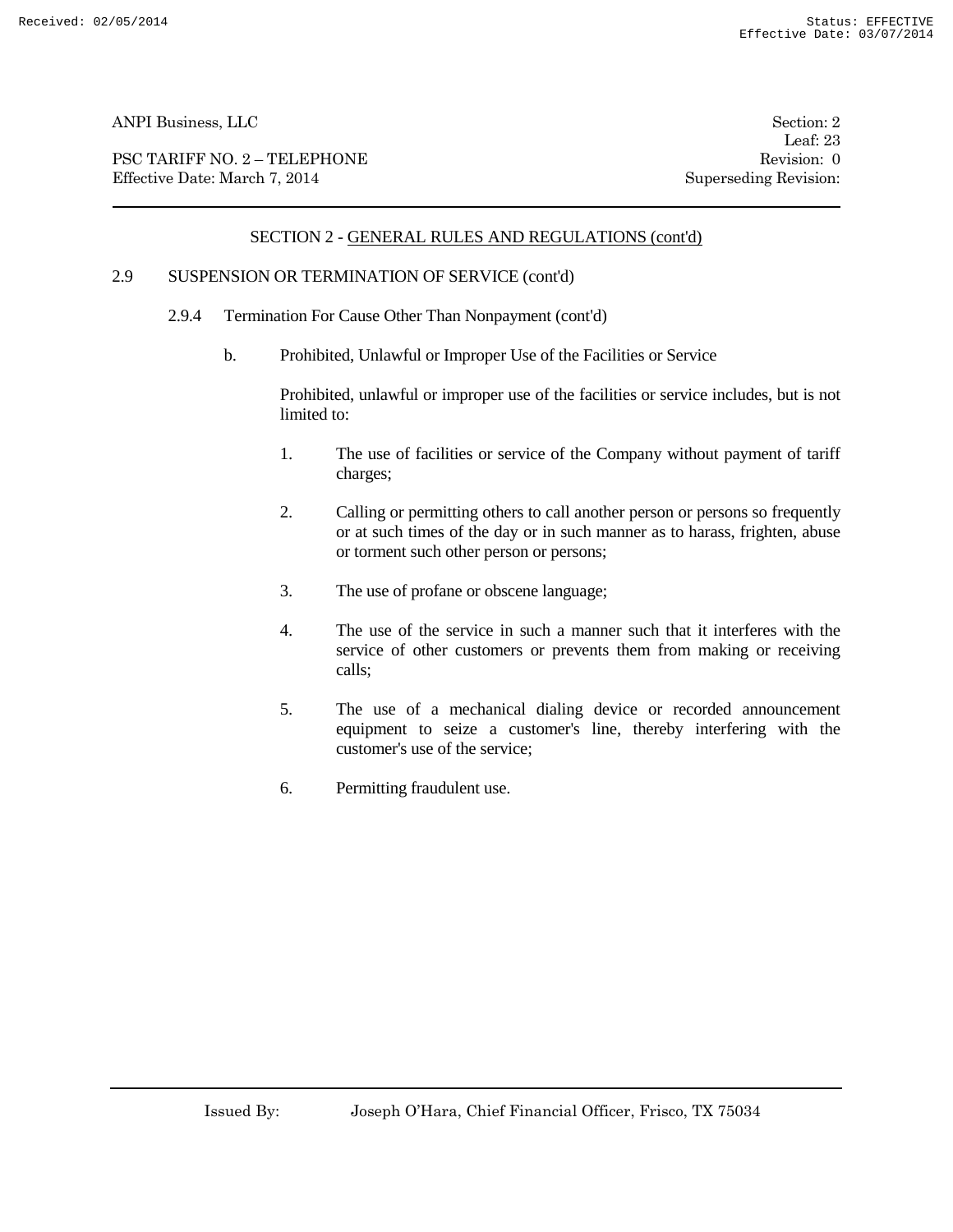PSC TARIFF NO. 2 – TELEPHONE Revision: 0 Effective Date: March 7, 2014 Superseding Revision:

Leaf: 24

# SECTION 2 - GENERAL RULES AND REGULATIONS (cont'd)

### 2.9 SUSPENSION OR TERMINATION OF SERVICE (cont'd)

- 2.9.4 Termination For Cause Other Than Nonpayment (cont'd)
	- c. Abandonment or Unauthorized Use of Facilities
		- 1. If it is determined that facilities have been abandoned, or are being used by unauthorized persons, or that the customer has failed to take reasonable steps to prevent unauthorized use, the Company may terminate telephone service.
		- 2. In the event that telephone service is terminated for abandonment of facilities or unauthorized use and service is subsequently restored to the same customer at the same location:
			- a. No charge shall apply for the period during which service had been terminated, and
			- b. Reconnection charges will apply when service is restored. However, no charge shall be made for reconnection if the service was terminated due to an error on the part of the Company.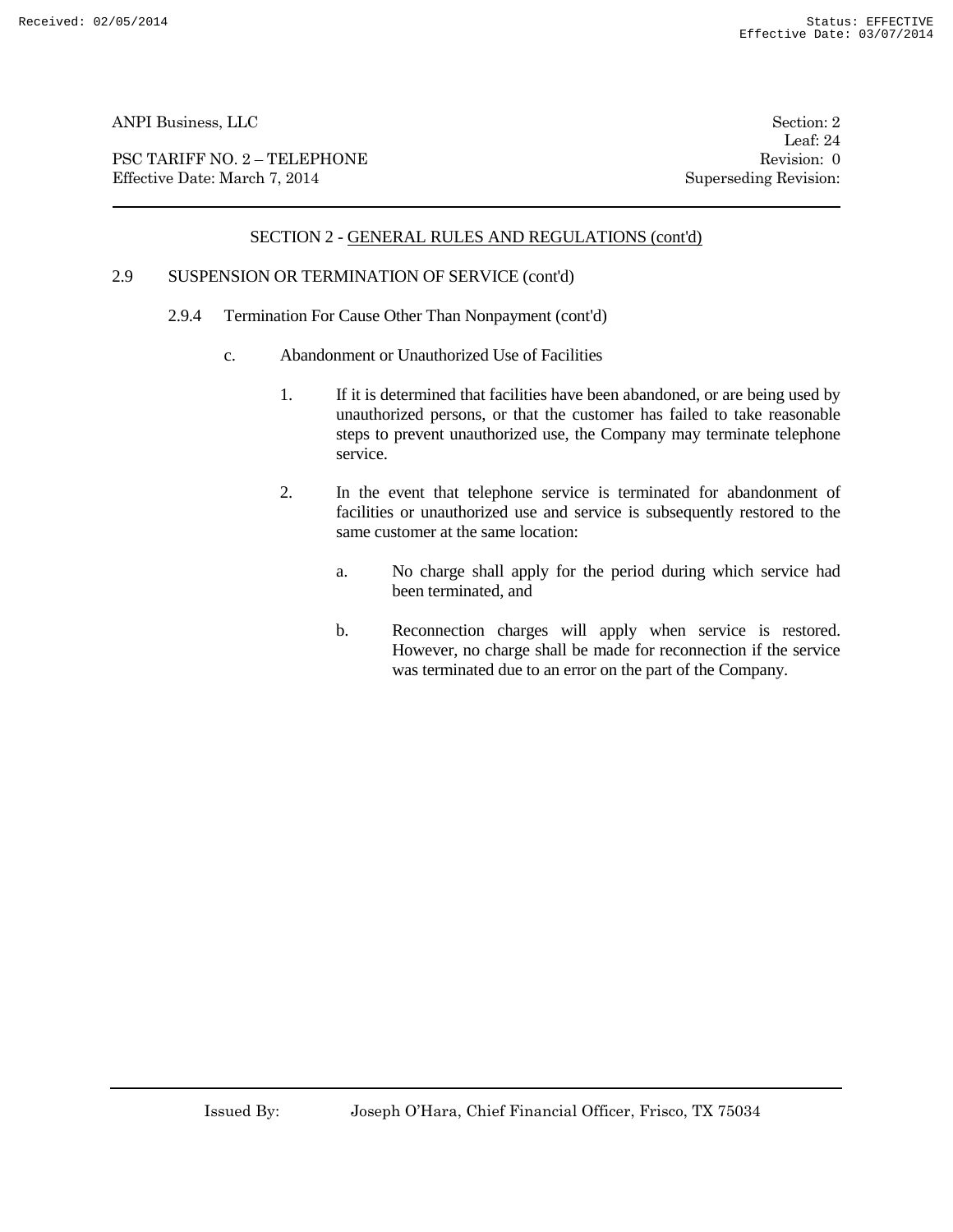PSC TARIFF NO. 2 – TELEPHONE Revision: 0<br>
Effective Date: March 7, 2014 Superseding Revision: 0 Effective Date: March 7, 2014

Leaf: 25

# SECTION 2 - GENERAL RULES AND REGULATIONS (cont'd)

# 2.9 SUSPENSION OR TERMINATION OF SERVICE (cont'd)

- 2.9.4 Termination For Cause Other Than Nonpayment (cont'd)
	- d. Change in the Company's Ability to Secure Access

Any change in the Company's ability (a) to secure and retain suitable facilities and rights for the construction and maintenance of the necessary circuits and equipment or (b) to secure and retain suitable space for its plant and facilities in the building where service is provided to the customer may require termination of a customer's service until such time as new arrangements can be made. No charges will be assessed the customer while service is terminated, and no connection charges will apply when the service is restored.

2.9.5 Emergency Termination of Service

The Company will immediately terminate the service of any customer, on request, when the customer has reasonable belief that the service is being used by an unauthorized person or persons. The Company may require that the request be submitted in writing as a follow-up to a request made by telephone.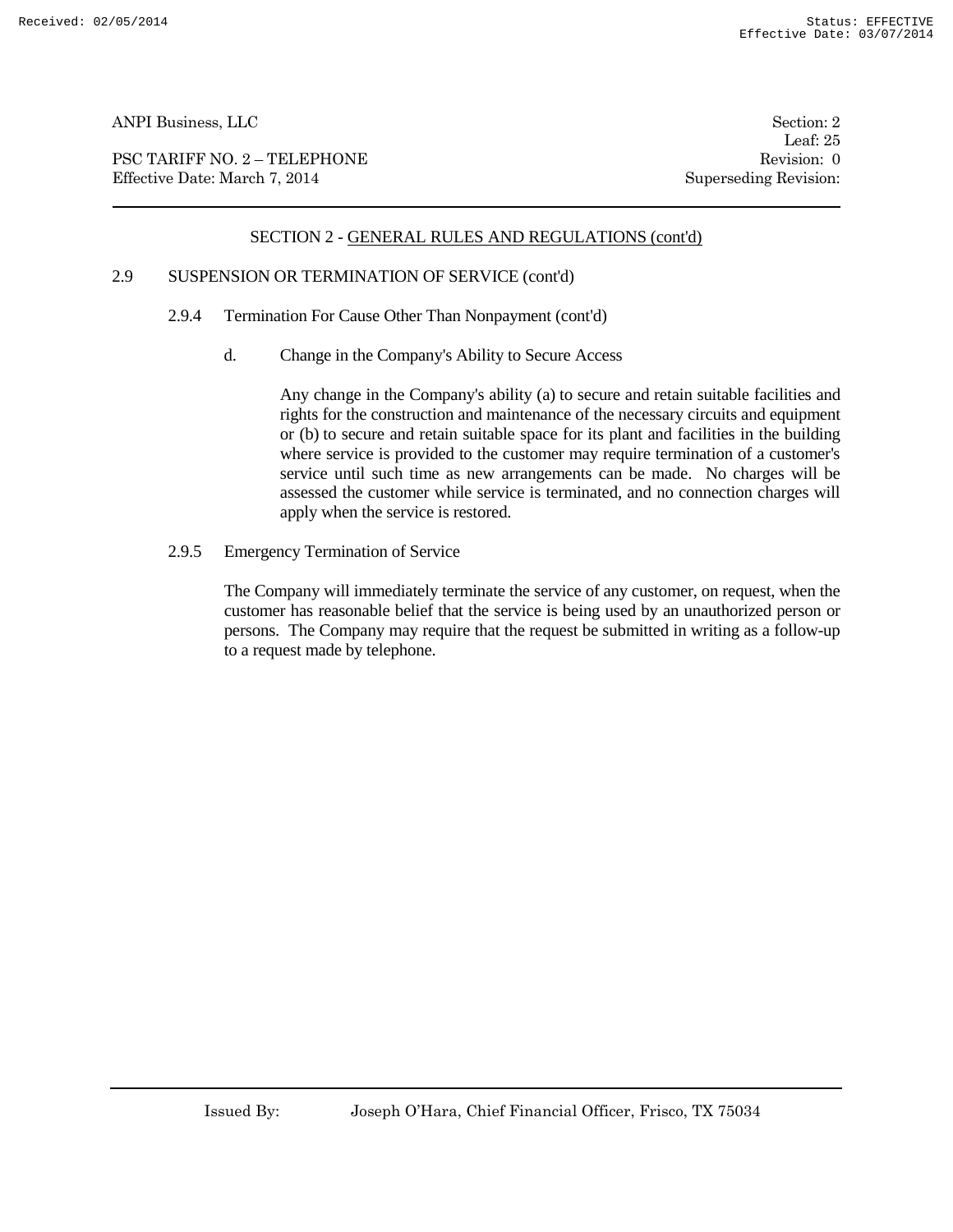PSC TARIFF NO. 2 – TELEPHONE Revision: 0<br>
Effective Date: March 7, 2014 Superseding Revision: 0 Effective Date: March 7, 2014

Leaf: 26

# SECTION 2 - GENERAL RULES AND REGULATIONS (cont'd)

# 2.10 ADDITIONAL PROVISIONS APPLICABLE TO BUSINESS CUSTOMERS

- 2.10.1 Application of Rates
	- a. Business rates as described in Section 7 apply to service furnished:
		- 1. In office buildings, stores, factories and all other places of a business nature;
		- 2. In hotels, apartment houses, clubs and boarding and rooming houses except when service is within the customer's domestic establishment and no business listings are provided; colleges, hospitals and other institutions; and in churches except when service is provided to an individual of the clergy for personal use only and business service is already established for the church at the same location;
		- 3. At any location when the listing or public advertising indicates a business or a profession;
		- 4. At any location where the service includes an extension which is at a location where business rates apply unless the extension is restricted to incoming calls;
		- 5. At any location where the customer resells or shares exchange service;
	- b. The use of business facilities and service is restricted to the customer, customers, agents and representatives of the customer, and joint users.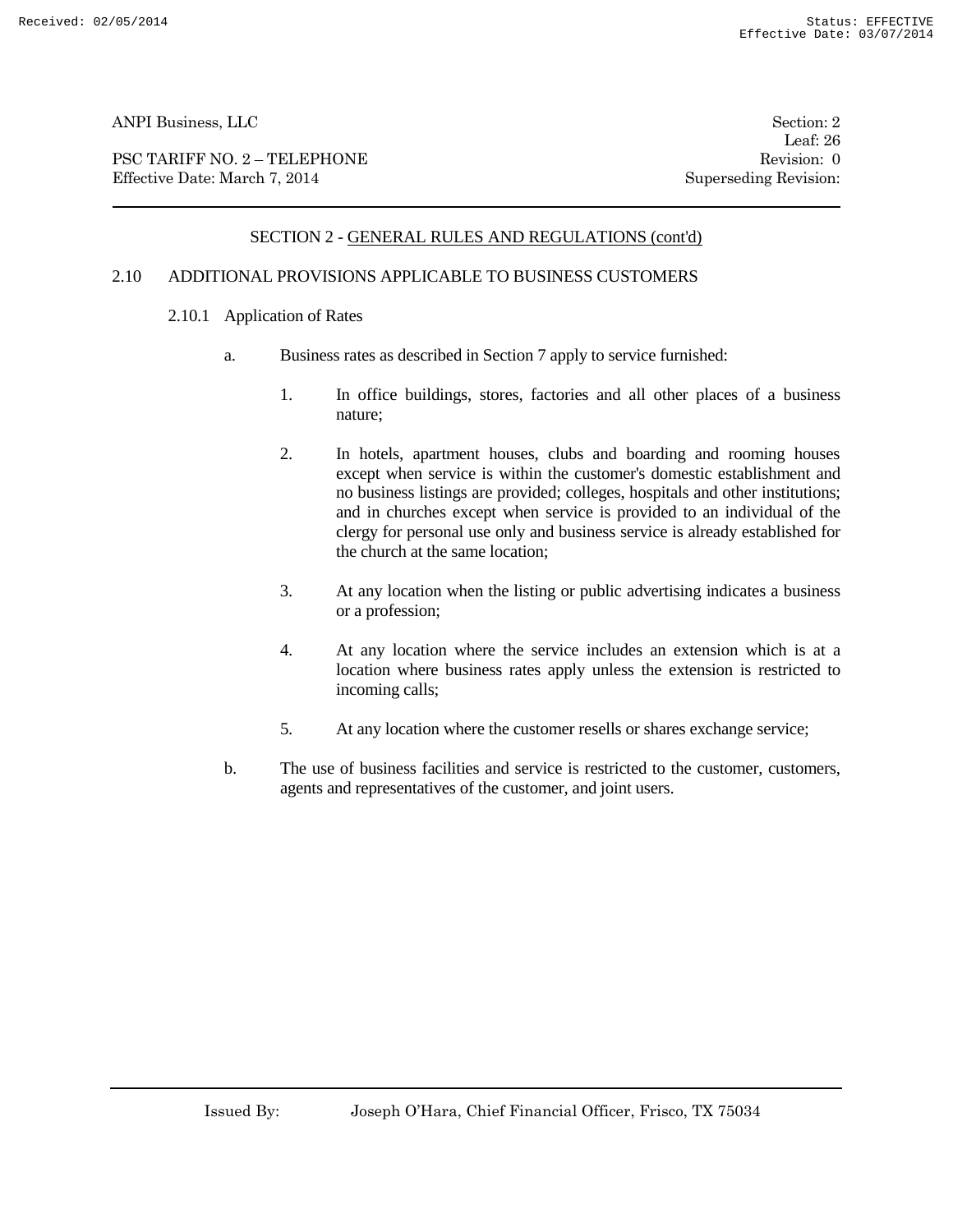PSC TARIFF NO. 2 – TELEPHONE Revision: 0 Effective Date: March 7, 2014 Superseding Revision:

Leaf: 27

# SECTION 2 - GENERAL RULES AND REGULATIONS (cont'd)

# 2.10 ADDITIONAL PROVISIONS APPLICABLE TO BUSINESS CUSTOMERS (Cont'd)

2.10.2 Telephone Number Changes

When a business customer requests a telephone number change, the referral period for the disconnected number is 180 days.

The customer may order a Customized Number where facilities permit for an additional charge as specified in Section 5.9 of this Tariff.

When service in an existing location is continued for a new customer, the existing telephone number may be retained by the new customer only if the former customer consents in writing, and if all charges against the account are paid or assumed by the new customer.

#### 2.10.3 Deposits

Deposits will be returned to a business customer upon cancellation of service or after one year, whichever event occurs first, unless the customer is delinquent in payment, in which case the Company will continue to retain the deposit until the delinquency is satisfied. If a service is involuntarily discontinued, the deposit is applied against the final bill, and any balance is returned to the customer.

2.10.4 Dishonored Checks

If a business customer who has received a notice of discontinuance pays the bill with a check that is subsequently dishonored, the account remains unpaid and the Company is not required to issue any additional notice before disconnecting service.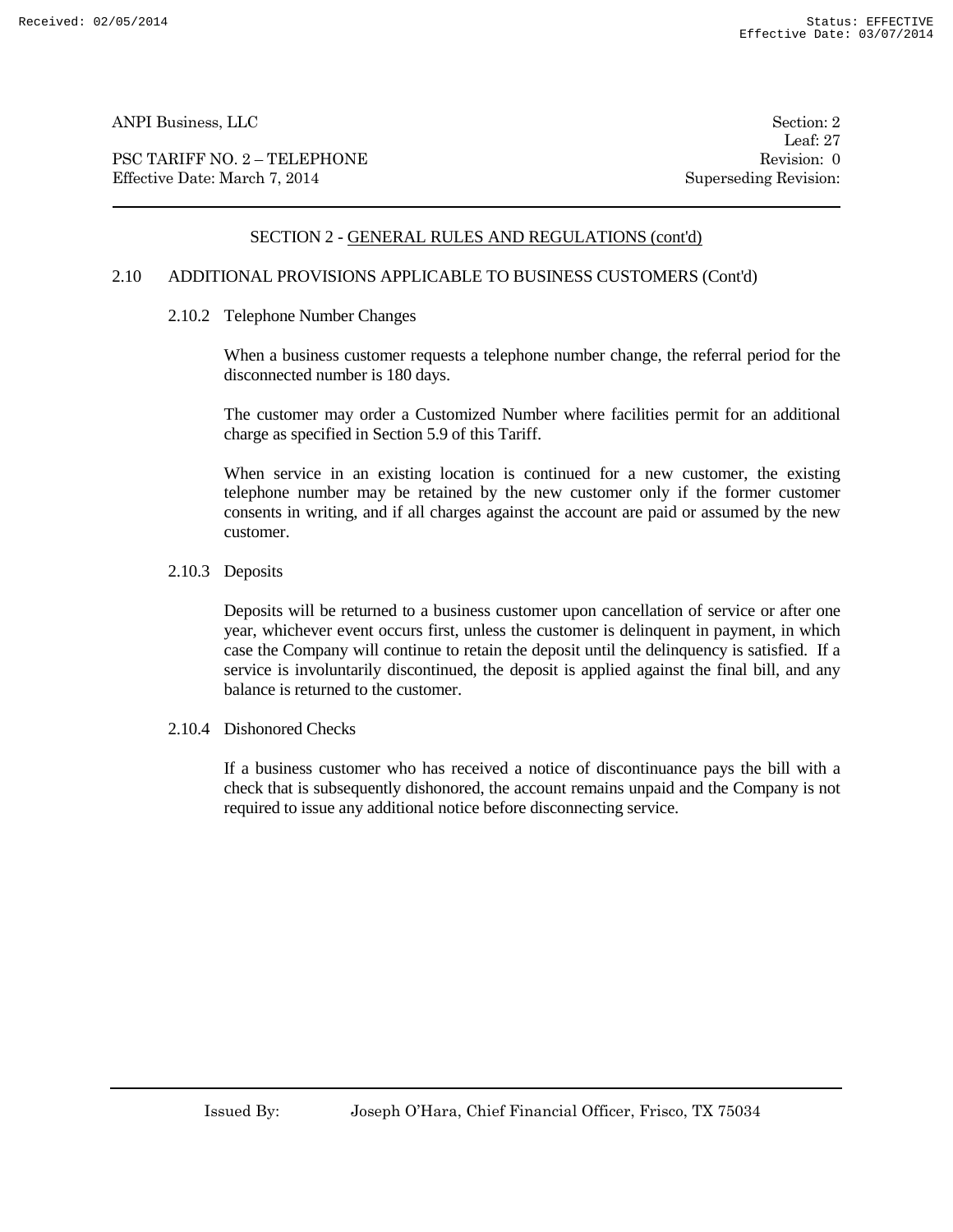PSC TARIFF NO. 2 – TELEPHONE Revision: 0 Effective Date: March 7, 2014 Superseding Revision:

Leaf: 28

# SECTION 2 - GENERAL RULES AND REGULATIONS (cont'd)

#### 2.11 RESERVED FOR FURTURE USE

### 2.12 ALLOWANCES FOR INTERRUPTIONS IN SERVICE

Interruptions in service, which are not due to the negligence of, or non-compliance with the provisions of this Tariff by the Customer, or the operation or malfunction of the facilities, power, or equipment provided by the Customer, will be credited to the Customer as set forth below for the part of the service that the interruption affects. A credit allowance will be made when an interruption occurs because of a failure of any component furnished by the Company under this Tariff.

### 2.12.1 Credit for Interruptions

- a. An interruption period begins when the Customer reports a service, facility, or circuit to be interrupted and releases it for testing and repair. An interruption period ends when the service, facility, or circuit is operative. If the Customer reports a service, facility, or circuit to be inoperative but declines to release it for testing and repair, it is considered to be impaired, but not interrupted.
- b. For calculating credit allowances, every month is considered to have 30 days. A credit allowance is applied on a pro rata basis against the rates specified hereunder and is dependent upon the length of the interruption. Only those facilities on the interrupted portion of the circuit will receive a credit.
- c. A credit allowance will be given, upon request of the customer to the business office, for interruptions of 30 minutes or more. Credit allowances will be calculated as follows:
	- i. if interruption continues for less than 24 hours:
		- a) 1/30th of the monthly rate if it is the first interruption in the same billing period.
		- b) 2/30ths of the monthly rate if there was a previous interruption of at least 24 hours in the same billing period.
	- ii. if interruption continues for more than 24 hours:
		- a) if caused by storm, fire, flood or other condition out of Company's control, 1/30th of the monthly rate for each 24 hours of interruption.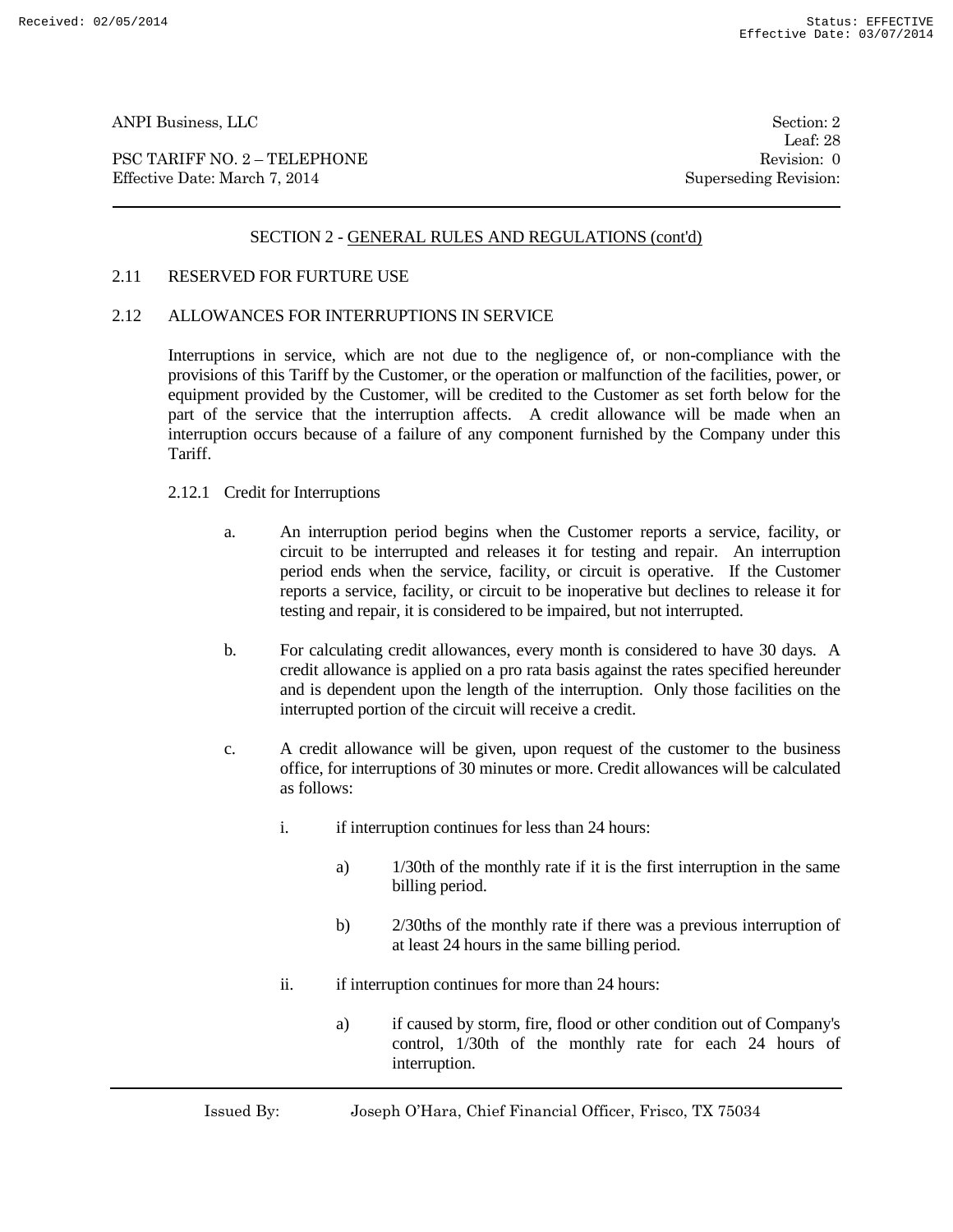PSC TARIFF NO. 2 – TELEPHONE Revision: 0 Effective Date: March 7, 2014 Superseding Revision:

Leaf: 29

# SECTION 2 - GENERAL RULES AND REGULATIONS (cont'd)

- 2.12.1 Credit for Interruptions (cont'd)
	- c. (cont'd)
		- ii. (cont'd)
			- b) for other interruption, 1/30 of the monthly rate for the first 24 hours and 2/30ths of such rate for each additional 24 hours (or fraction thereof); however, if service is interrupted for over 24 hours, more than once in the same billing period, the 2/30ths allowance applies to the first 24 hours of the second and subsequent interruptions

Two or more interruptions of 15 minutes or more during any one 24-hour period shall be considered as one interruption.

d. Credit to Customer

Credits attributable to any billing period for interruptions of service shall not exceed the total charges for that period for the service and facilities furnished by the Company rendered useless or substantially impaired.

e. "Interruption" Defined

For the purpose of applying this provision, the word "interruption" shall mean the inability to complete calls either incoming or outgoing or both due to equipment malfunction or human errors. "Interruption" does not include and no allowance shall be given for service difficulties such as slow dial tone, circuits busy or other network and/or switching capacity shortages. Nor shall the interruption allowance apply where service is interrupted by the negligence or willful act of the subscriber or where the Company, pursuant to the terms of the Tariff, suspends or terminates service because of nonpayment of bills due to the company, unlawful or improper use of the facilities or service, or any other reason covered by the Tariff. No allowance shall be made for interruptions due to electric power failure where, by the provisions of this Tariff, the subscriber is responsible for providing electric power. Allowance for interruptions of message rate service will not affect the subscriber's local call allowance during a given billing period.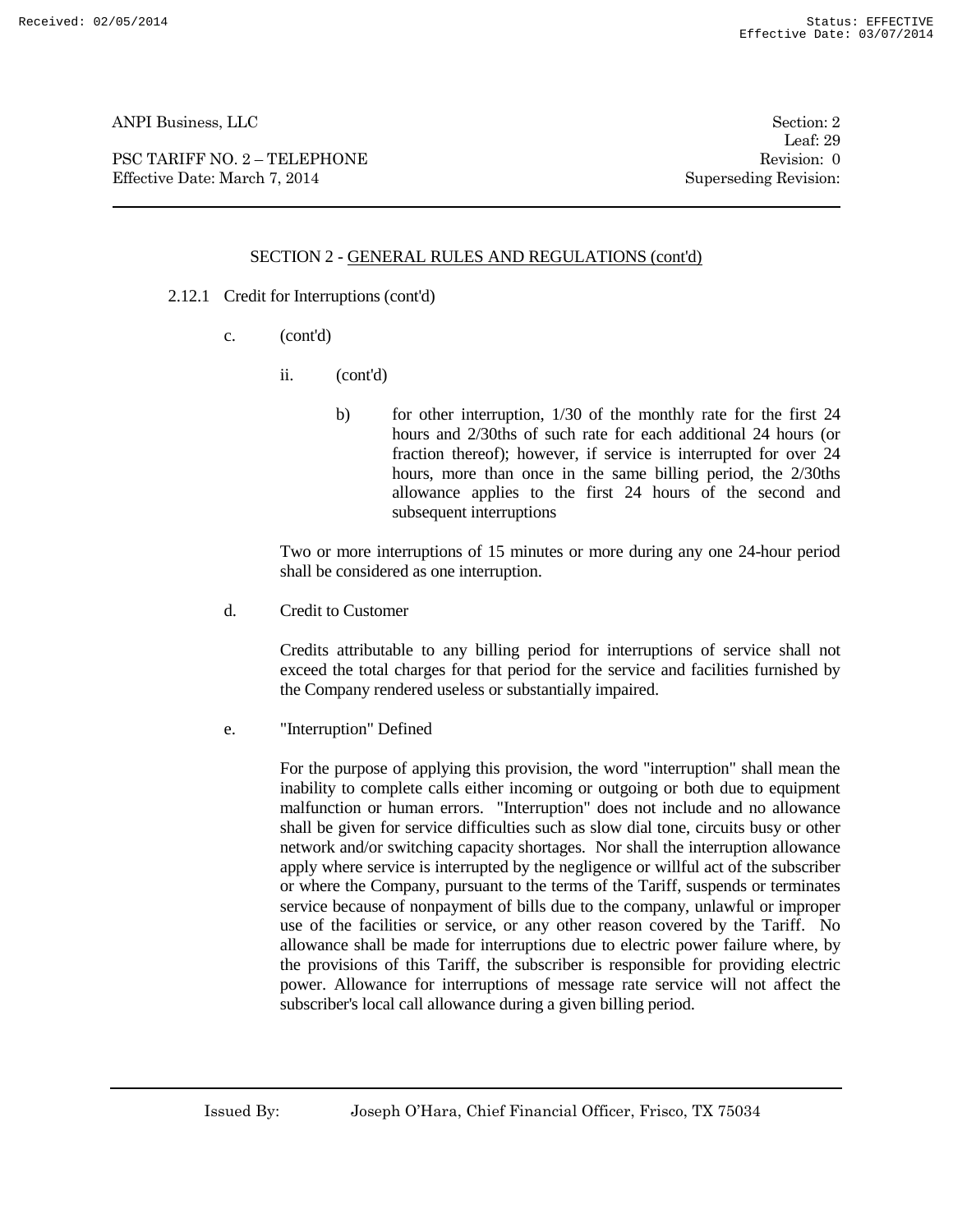PSC TARIFF NO. 2 – TELEPHONE Revision: 0 Effective Date: March 7, 2014 Superseding Revision:

Leaf: 30

# 2.12 ALLOWANCES FOR INTERRUPTIONS IN SERVICE (cont'd)

#### 2.12.2 Limitations on Credit Allowances

No credit allowance will be made for:

- a) interruptions due to the negligence of, or non-compliance with the provisions of this Tariff, by any party other than the Company, including but not limited to the customer, authorized user, or other common carriers connected to, or providing service connected to, the service of the Company or to the Company's facilities;
- b) interruptions due to the failure or malfunction of non-Company equipment, including service connected to customer provided electric power;
- c) interruptions of service during any period in which the Company is not given full and free access to its facilities and equipment for the purpose of investigating and correcting interruptions;
- d) interruptions of service during any period when the customer has released service to the Company for maintenance purposes or for implementation of a customer order for a change in service arrangements;
- e) interruptions of service due to circumstances or causes beyond the control of the Company.

#### 2.13 AUTOMATIC NUMBER IDENTIFICATION

2.13.1 Regulations

The Company will provide Automatic Number Identification (ANI) associated with an intrastate service, by tariff, to any entity (ANI recipient), only under the following terms and conditions:

1) The ANI recipient or its designated billing agent may use or transmit ANI information to third parties for billing and collection, routing, screening, ensuring network performance, and completion of a telephone subscriber's call or transaction, or for performing a service directly related to the telephone subscriber's original call or transaction.